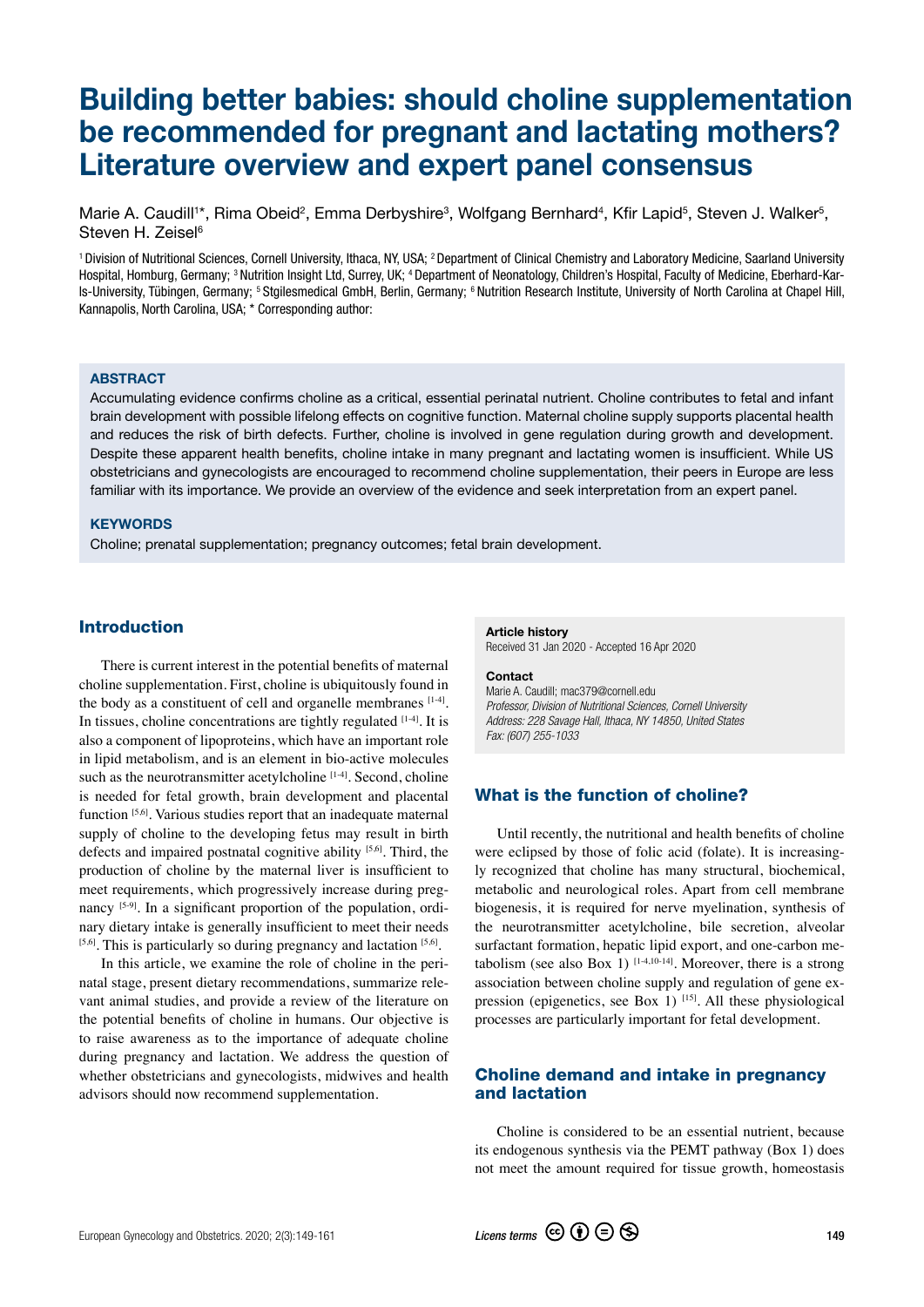and repair [5,6]. Pregnant and breastfeeding women exhibit exceptionally high demand for choline, yet consumed dietary choline is generally suboptimal [5,6]. Surveys show that the vast majority of men and women consume dietary choline at levels below recommendations (Table 1) [5,16]. Data from the US and Canada demonstrate that this applies in particular to pregnant and breastfeeding women [17-21]. Fewer nutritional surveys have been performed in Europe; however, two studies similarly confirm that pregnant women consume less choline than is recommended (Table 1)  $[16,22]$ . Data also strongly suggest that pregnant women in developing countries suffer from inadequate choline intake [23]. Recognizing the necessity of nutritional choline, the Food and Nutrition Board of the American Institute of Medicine (IOM, known today as the National Academy of Medicine) published the first official recommendations on adequate intake levels in 1998 [24]. These recommendations state that pre-menopausal women should ingest 425 mg/day, pregnant women should ingest 450 mg/day, whereas breastfeeding women should ideally ingest 550 mg/day (Table 1). To avoid hypotension, an upper level of 3500 mg/day has been suggested <sup>[24]</sup>. In 2016, the European Food Safety Authority (EFSA) made similar recommendations for pre-menopausal (400 mg/ day), pregnant (480 mg/day) and breastfeeding (520 mg/day) women (Table 1)  $^{[25]}$ . To fill the gaps in maternal choline intake, the American Medical Association and the American Academy of Pediatrics advocate adding choline to prenatal pills and infant formulas  $[26,27]$ . Unlike the American agencies, the equivalent European bodies have provided no advice regarding maternal supplementation of choline. Although health claims have been submitted to the EFSA, the agency has not so far reached a similar conclusion [25,28]. Recent studies may reinforce the importance of advocating maternal choline supplementation.

# Choline metabolism during pregnancy and lactation

Human liver cells are capable of endogenously producing choline in limited amounts via the PEMT pathway  $[1-4]$ . Of note, choline itself is a major source of SAM (Box 1), which, in turn, participates in endogenous choline formation [29,30]. Yet, we predominantly obtain choline through our diet  $[3]$ . Choline-rich food sources include animal products, such as eggs, fish, meat and milk, and to a lower extent mushrooms, cruciferous vegetables, grains, nuts and beans [3]. There are several

#### Table 1 X.

commercially available types of choline in the form of salts or phospholipids (i.e., lecithin) and other organic esters (i.e., glycerophosphocholine) to be found in common nutritional supplements or formulas.

The fetus has little capability of producing its own choline, and therefore it relies on transport of choline from the mother [8,31-37]. To support fetal development, elevated estrogen levels during gestation stimulate maternal choline (i.e., in the form of phosphatidylcholine, PC) production in the liver via the PEMT pathway [38,39]. Thus, choline delivered to the fetus comes from two maternal sources – diet-derived choline and hepatic choline production  $[8]$  (Figure 1). The increased supply of choline to the fetus is reflected in rising levels of circulating choline, as observed in the maternal blood, the amniotic fluid and the cord blood  $[40-42]$ . Choline concentration in cord blood is 3-4fold higher than in maternal blood, thereby helping to support

Figure 1 The developing fetus is influenced by the maternal supply of choline. There are two primary maternal sources – food and estrogeninduced synthesis via the hepatic PEMT pathway. Dietary sources of folate, betaine and SAM (see Box 1) fulfil some overlapping functions. The placenta mediates the transport of these compounds to the fetus, but also stores and transports acetylcholine. PC – phosphatidylcholine, PE - phosphatidylethanolamine.



|                                                                                                                                                                                 | Premenopausal women | <b>Pregnant women</b> | Lactating women | <b>Infants</b>                        |  |
|---------------------------------------------------------------------------------------------------------------------------------------------------------------------------------|---------------------|-----------------------|-----------------|---------------------------------------|--|
| <b>IOM (1998)</b>                                                                                                                                                               | 425                 | 450                   | 550             | 125 (0-6 months)<br>150 (6-12 months) |  |
| <b>EFSA (2016)</b>                                                                                                                                                              | 400                 | 480                   | 520             | N/A                                   |  |
| Mean intake (US & Canada)                                                                                                                                                       | 271-280*            | 304-347*              | 346             | N/A                                   |  |
| Mean intake (Europe)                                                                                                                                                            | 291-374*            | 268-356*              | N/A             | N/A                                   |  |
| Becommonded adamste intelig laugh and moon intelig laugh in aromanoncusel, aromand ad lastgive usamo as well as recommonded intelig laugh in infants IE 10, 01, 04, 05, 1701, * |                     |                       |                 |                                       |  |

*Recommended adequate intake levels and mean intake levels in premenopausal, pregnant and lactating women as well as recommended intake levels in infants [5,16-21,24,25,172]. \* These numbers do not represent ranges, such as an interquartile range, but rather means from the different referenced studies. EFSA - European Food Safety Authority; IOM - American Institute of Medicine; N/A – data not available.*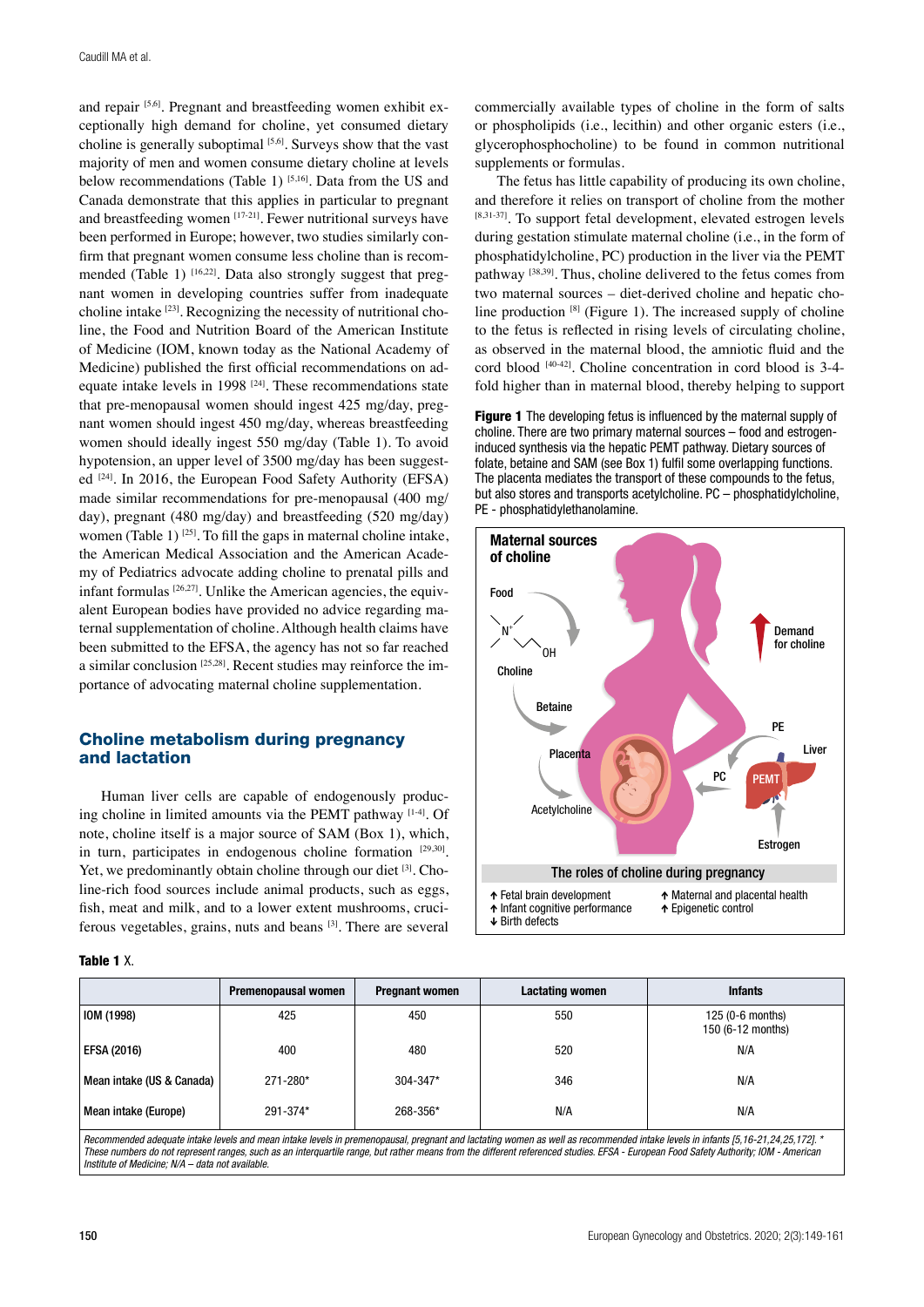fetal needs [9,40,42]. In this, the placenta has a unique role in facilitating active transport of free choline to the developing fetus [9,43,44]. Also, the placenta is the only non-neuronal organ capable of synthesizing, storing and transporting choline in the form of acetylcholine [43,44]. In order to meet the demands of the fetus, maternal stores of choline and choline-related compounds (see Box 1) are depleted despite the endogenous estrogen-enhanced choline synthesis [8,9]. Of note, the endogenous PEMT pathway (Box 1) also depends, in part, on exogenous choline  $[45]$ . Because some women are particularly susceptible to choline insufficiency due to their genetic makeup (e.g., PEMT variants), ensuring an adequate dietary intake of choline is even more important<sup>[46]</sup>.

Human breastmilk is rich in choline and choline derivatives to fulfil the developmental requirements of the breastfed infant during the lactation period  $[47-49]$ , which equate to  $\sim$ 18mg/kg of choline per day  $[24]$ . To satisfy this need, the mammary glands facilitate the synthesis of choline-containing molecules (e.g., phosphocholine and PC) [50]. In turn, these molecules are actively incorporated into breastmilk [36,51]. To further optimize choline supply, lactating women excrete lower levels of choline in their urine, indicating active choline retention in the body [52]. It is noteworthy that choline concentration is higher in the serum of lactating women and breastfed infants as compared with non-lactating women and formula-fed infants, respectively [48]. According to this study, infants fed on formula products did not obtain sufficient choline in their diet [48]. Becoming aware of this insufficiency, the FDA published a requirement for all commercial infant formulas, namely, the inclusion of choline in a concentration equivalent to  $7 \text{ mg/kg/day}$  [53]. This concentration is still substantially lower than the adequate intake values for infants, as recommended by the IOM  $[24]$ . Choline intake positively correlates with concentrations of choline and choline-containing compounds in maternal plasma and breastmilk  $[52,54]$ . The total concentration of choline in breastmilk is highly variable and depends on dietary choline intake and the PEMT genotype of the mother. Choline concentration in breastmilk also decreases gradually after birth  $[48]$ ; the infant's choline requirement therefore correlates with its decreasing growth rate.

Collectively, these data imply that choline is an essential nutrient for the fetus and infant, and that maternal choline intake is generally sub-optimal.

# Health benefits of choline: findings in animal studies

Animal studies support the notion that nutritional choline confers health benefits. Numerous experiments, using choline deficiency and supplementation models, have shown that an adequate maternal choline supply is required for normal fetal brain development  $[4,42,55,56]$ . Choline deficiency may lead to impaired neurogenesis and neural tube defects (NTDs) [33,57-69]. By comparison, maternal choline supplementation in rodents accelerates neurogenesis and memory processing in the hippocampus at a time equivalent to a human gestational age of 24 weeks  $[58,70-73]$ . Given the fact that the hippocampus processes memory, insufficient prenatal choline intake affects long-term cognitive functions in animal offspring, and may do so in humans as well. This was shown by enhanced visuospatial, auditory and temporal memory capacities in the offspring of choline-supplemented rodent dams [74-83]. Notably, prenatal choline supplementation attenuates the development of cognitive deficits in brain-afflicted animal disease models. These include in-utero alcohol exposure [84,85], Rett syndrome [86,87], Down syndrome [88-92], Alzheimer's disease [92,93], autism [94,95], epilepsy [96,97] and schizophrenia [98,99]. These findings on brain development and function in animals appear clinically relevant to a broad range of human cerebral pathologies.

Another area from animal studies where gestational choline supply appears to be necessary is the optimization of placental function [43,100-102]. Here, choline insufficiency probably results in preterm delivery, birth defects or stillbirths [103]. Of note, choline supplementation normalizes fetal weight and adiposity in a mouse model of maternal obesity [104-107]. Taken together, results in animals studies suggest that adequate choline intake could be of clinical importance in women with risk factors for poor pregnancy outcomes.

#### Health benefits of choline in humans: overview of clinical studies

Promising results in animals, particularly with regard to neurogenesis and brain development, have prompted researchers to carry out clinical studies in pregnant women, newborns and infants. Most of the data on the consequences of maternal choline supply has so far been generated from observational studies [5,6]. These typically involve estimating choline intake in populations exposed to known dietary patterns or measuring choline concentrations in the maternal, cord or infant blood (Table 2 - categories  $1 \& 2$ ). Following data collection, the respective pregnancy outcomes are monitored. With the advent of choline supplementation, predominantly in the US, interventional studies have become more common. These studies use a defined intake of choline (e.g., supplements, dietary modifications or a combination of both) and then investigate the respective pregnancy outcomes (Table 2 - category 3). In most clinical studies, pregnant and lactating women were provided with different doses of supplemental choline or placebo in addition to their regular diet.

#### Health benefits of choline in humans: neural tube defects (NTDs), brain development and cognitive function

NTDs (incidence of 5 to 10 cases per 10,000 live births) are multifactorial birth defects that can, in part, be prevented by supplementing folate [108]. Because both choline and folate are necessary for fetal brain development and show a metabolic crossover, it has been hypothesized that choline insufficiency could be associated with NTDs. Sufficient maternal choline intake has been shown to be associated with a lower risk of NTDs in observational studies <sup>[109-112]</sup>. For instance, Shaw et al. have shown that maternal choline intake of  $\geq$  498 mg/day is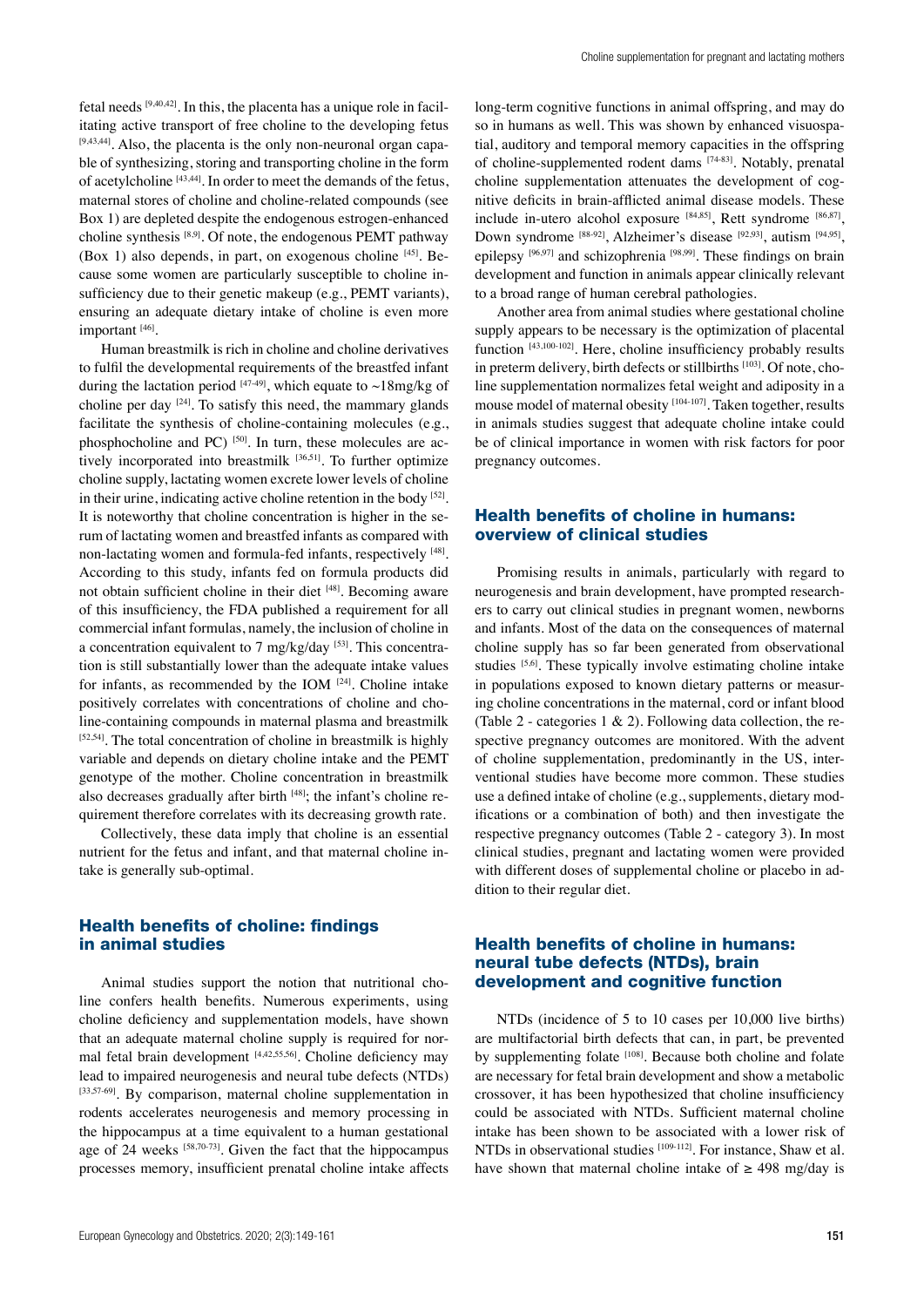| Carry-out                                                                                                        | <b>Study readouts; Regimen</b>                                                                                                                                                                                    | Pregnancy outcomes and main findings                                                                                                                                                                                                                        | Reference                                                                         |
|------------------------------------------------------------------------------------------------------------------|-------------------------------------------------------------------------------------------------------------------------------------------------------------------------------------------------------------------|-------------------------------------------------------------------------------------------------------------------------------------------------------------------------------------------------------------------------------------------------------------|-----------------------------------------------------------------------------------|
| (1)<br>Surveys on<br>gestational diet*<br>(also considering<br>the intake of<br>supplements<br>during pregnancy) | Effect of gestational diet on the risk of<br>hypospadias.                                                                                                                                                         | Choline-rich diet at pregnancy is associated<br>with reduced risk of hypospadias in newborns.                                                                                                                                                               | Carmichael et al., J Urol. 2009 [149]                                             |
|                                                                                                                  | Effect of gestational diet on the risk of<br>transverse and longitudinal limb deficiencies.                                                                                                                       | No association between maternal choline<br>intake and limb deficiencies in newborns.                                                                                                                                                                        | Robitaille et al., Birth Defects Res A Clin Mol<br>Teratol. 2009 [159]            |
|                                                                                                                  | Effect of gestational diet on the risk of NTDs.                                                                                                                                                                   | No association between maternal choline<br>intake and NTD risk.                                                                                                                                                                                             | Carmichael et al., Birth Defects Res A Clin Mol<br>Teratol. 2010 <sup>[113]</sup> |
|                                                                                                                  |                                                                                                                                                                                                                   | High maternal choline intake shows a trend<br>in reducing NTD risk, whereas betaine intake<br>shows a stronger association.                                                                                                                                 | Lavery et al., Birth Defects Res A Clin Mol<br>Teratol. 2014 <sup>[111]</sup>     |
|                                                                                                                  |                                                                                                                                                                                                                   | High maternal choline intake is associated<br>with lower NTD risk.                                                                                                                                                                                          | Petersen et al., Am J Epidemiol. 2019 [112]                                       |
|                                                                                                                  | Effect of gestational diet on the risk of<br>craniosynostosis.                                                                                                                                                    | A choline-rich diet during pregnancy is<br>associated with an increased risk of metopic<br>synostosis, but not with other types of<br>craniosynostosis.                                                                                                     | Carmichael et al., Birth Defects Res A Clin Mol<br>Teratol, 2010 <sup>[160]</sup> |
|                                                                                                                  | Effects of methylmercury pollution and<br>maternal nutrition on the cognitive<br>performance of infants. Scores among 9 and<br>30-month-old infants on the Bayley Scales<br>Infant Development-II (BSID-II) test. | Choline-rich diet in pregnancy does not affect<br>the cognitive performance of infants from<br>highly-exposed mothers.                                                                                                                                      | Lynch et al., Environ Res. 2011 [144]                                             |
|                                                                                                                  | Global epigenetic state in cord blood.                                                                                                                                                                            | Choline-rich diet during pregnancy is inversely<br>associated with cord blood methylation levels<br>in male newborns.                                                                                                                                       | Boeke et al., Epigenetics 2012 <sup>[169]</sup>                                   |
|                                                                                                                  | Scores among 3-year-old children on the<br>Peabody Picture Vocabulary Test III and the<br>Wide Range Assessment of Visual Motor<br>Abilities (WRAML) test.                                                        | No association between maternal choline<br>intake and cognitive performance.                                                                                                                                                                                | Villamor et al., Paediatr Perinat Epidemiol.<br>2012 <sup>[141]</sup>             |
|                                                                                                                  | Scores among 7-year-olds on the Kaufman<br>Brief Intelligence Test and the WRAML2 test.                                                                                                                           | Choline-rich diet in pregnancy is associated<br>with better visual memory.                                                                                                                                                                                  | Boeke et al., Am J Epidemiol. 2013 [131]                                          |
|                                                                                                                  | Choline intake in preterm infants. Effect<br>of gestational diet on the risk of preterm<br>deliveries.                                                                                                            | A low maternal choline intake is associated<br>with a very low birth weight among preterm<br>infants.                                                                                                                                                       | Bernhard et al., Eur J Nutr. 2013 [156]                                           |
|                                                                                                                  |                                                                                                                                                                                                                   | Low maternal choline intake is associated<br>with preterm deliveries.                                                                                                                                                                                       | Carmichael et al., Am J Perinatol. 2013 <sup>[152]</sup>                          |
|                                                                                                                  | Polymorphism of genes associated with<br>neuroblastoma risk.                                                                                                                                                      | Maternal choline intake shows interactions<br>with altered gene polymorphism. The effect on<br>neuroblastoma risk is unknown.                                                                                                                               | Mazul et al., Cancer Causes Control. 2016 <sup>[182]</sup>                        |
|                                                                                                                  | Associations between spontaneous preterm<br>deliveries, gestational diet and global<br>epigenetic state.                                                                                                          | Low maternal choline intake is associated<br>with an increased rate of preterm delivery<br>(excluding newborns with very low birth<br>weight).                                                                                                              | Chen et al., J Pregnancy Child Health. 2016<br>[153]                              |
|                                                                                                                  | Effects of nitrogen dioxide (NO2) pollution and<br>prenatal intake of supplements on congenital<br>heart defects (CHDs).                                                                                          | The risk of peri-membranous ventricular<br>septal defect is synergistically reduced<br>(high NO2 exposure with low choline intake<br>compared to low NO2 exposure with high<br>choline intake). No effect of maternal choline<br>intake on other CHD types. | Stingone et al., Am J Epidemiol. 2017 [158]                                       |
|                                                                                                                  | Epigenetic state of specific genes in buccal<br>samples from 6-month-old infants.                                                                                                                                 | Choline-rich diet in pregnancy alters the DNA<br>methylation patterns of genes involved in<br>growth and metabolism.                                                                                                                                        | Pauwels et al., Clin Epigenetics 2017 <sup>[172]</sup>                            |
| Carry-out                                                                                                        | <b>Study readouts; Regimen</b>                                                                                                                                                                                    | Pregnancy outcomes and main findings                                                                                                                                                                                                                        | Reference                                                                         |
| (2)<br>Gestational and<br>newborn choline<br>concentrations*                                                     | Effect of gestational diet on the risk of NTDs.                                                                                                                                                                   | Gestational serum choline concentrations<br>show an inverse correlation with NTDs.                                                                                                                                                                          | Shaw et al., Epidemiology 2009 [110]                                              |
|                                                                                                                  |                                                                                                                                                                                                                   | No association between gestational plasma<br>choline concentrations and NTD risk.                                                                                                                                                                           | Mills et al., Am J Clin Nutr. 2014 [114]                                          |
|                                                                                                                  | Scores of 18-month-old infants on the BSID-III<br>test.                                                                                                                                                           | Gestational plasma choline concentrations show<br>a positive correlation with cognitive scores.                                                                                                                                                             | Wu et al., PLoS One 2012 <sup>[132]</sup>                                         |
|                                                                                                                  | Determination of choline concentrations in<br>the cord blood and plasma of preterm infants.<br>Determination of choline concentrations in the<br>breastmilk of the respective mothers.                            | Cord blood choline concentrations show an<br>inverse correlation with postpartum age.<br>Choline plasma concentrations drop rapidly<br>after preterm birth.                                                                                                 | Bernhard et al., Eur J Nutr. 2015 [155]                                           |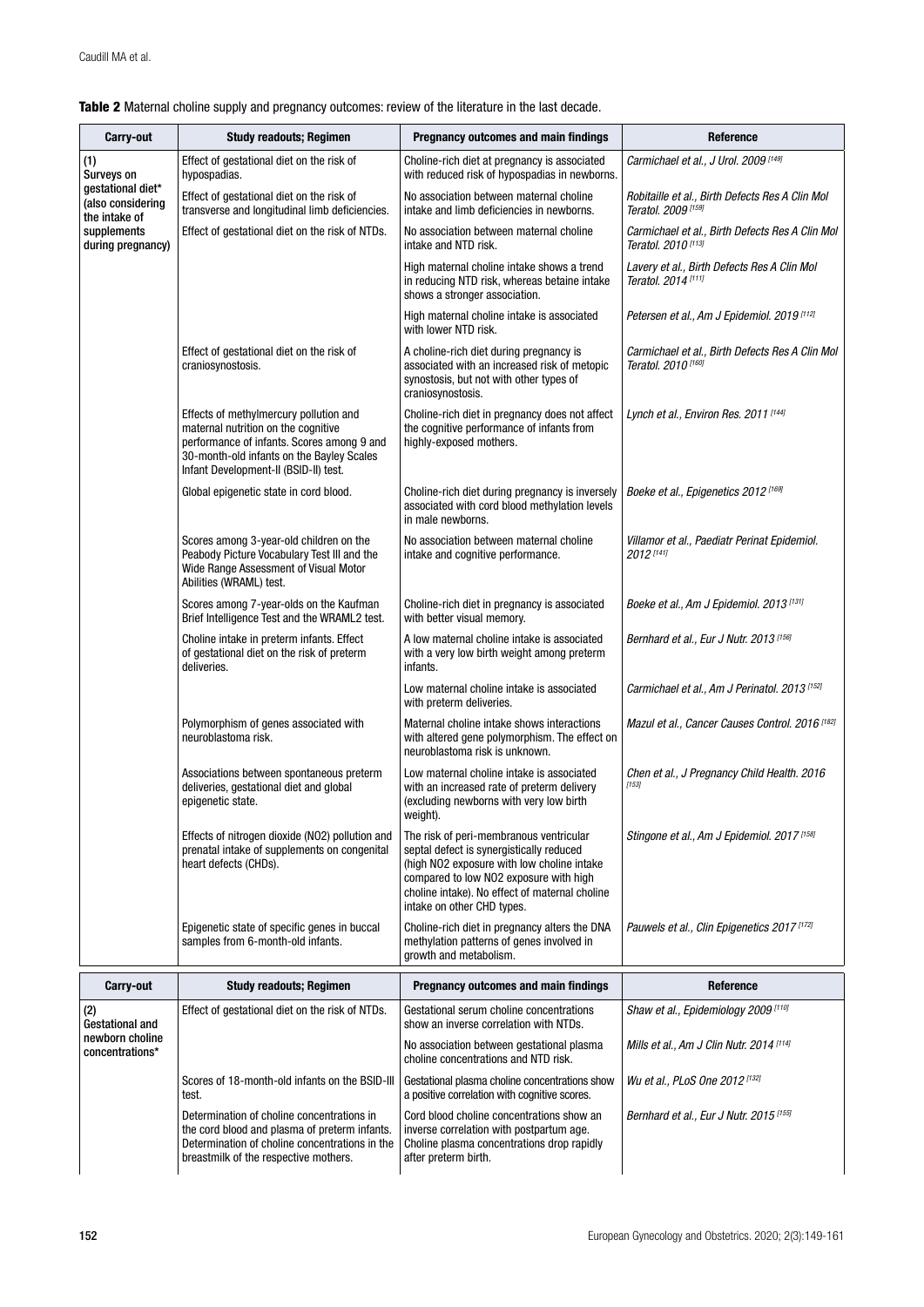| Carry-out                                                                    | <b>Study readouts; Regimen</b>                                                                                                                                                                                                                                                                                                                      |                                                                                                     | Pregnancy outcomes and main findings                                                                                                                                                                                                                                                                                                                                        | Reference                                     |
|------------------------------------------------------------------------------|-----------------------------------------------------------------------------------------------------------------------------------------------------------------------------------------------------------------------------------------------------------------------------------------------------------------------------------------------------|-----------------------------------------------------------------------------------------------------|-----------------------------------------------------------------------------------------------------------------------------------------------------------------------------------------------------------------------------------------------------------------------------------------------------------------------------------------------------------------------------|-----------------------------------------------|
|                                                                              | Anthropometric values at birth, at 14 days and<br>5 years after birth.                                                                                                                                                                                                                                                                              |                                                                                                     | Lower choline concentrations are detected in<br>the breastmilk of mothers of preterm infants<br>as compared to the breastmilk of mothers of<br>in-term infants.                                                                                                                                                                                                             | Maas et al., Eur J Nutr. 2017 [154]           |
|                                                                              |                                                                                                                                                                                                                                                                                                                                                     |                                                                                                     | Cord blood betaine/choline concentrations<br>show an inverse correlation with birth<br>weight. Gestational plasma betaine/choline<br>concentrations do not show a correlation.                                                                                                                                                                                              | Hogeveen et al., Pediat Res. 2013 [164]       |
|                                                                              |                                                                                                                                                                                                                                                                                                                                                     |                                                                                                     | Gestational plasma betaine/choline<br>concentrations show an inverse correlation<br>with adiposity in infants.                                                                                                                                                                                                                                                              | van Lee et al., Am J Clin Nutr. 2016 [162]    |
|                                                                              | The occurrence of pathogenic infections at<br>16-34 weeks of gestation. Neonatal cerebral<br>inhibition via sensory P50 wave recordings;<br>Scores of 1-year-old infants on the Infant<br>Behavior Questionnaire-Revised Short Form.                                                                                                                |                                                                                                     | Gestational plasma choline concentrations<br>show a positive correlation with adiposity in<br>newborns. This association is lost later in life.                                                                                                                                                                                                                             | van Lee et al., Int J Epidemiol. 2019 [163]   |
|                                                                              |                                                                                                                                                                                                                                                                                                                                                     |                                                                                                     | Maternal infection decreases cerebral<br>inhibition of auditory response at 1 month<br>of age and behavioral self-regulation at 1<br>year of age. Infants born to infected mothers<br>with high gestational plasma choline<br>concentrations show normalized cerebral<br>inhibition and behavioral self-regulation (i.e.,<br>similarly to infants of non-infected mothers). | Freedman et al., J Pediatr. 2019 [133]        |
|                                                                              | Marijuana use during pregnancy. Neonatal<br>cerebral inhibition via sensory P50 wave<br>recordings; Scores of 3-month-old infants on<br>the Infant Behavior Questionnaire-Revised<br>Short Form.                                                                                                                                                    |                                                                                                     | Maternal substance usage decreases cerebral<br>inhibition of auditory response at 1 month<br>of age and behavioral self-regulation at 3<br>months of age. High gestational plasma<br>choline concentrations show partial mitigating<br>effects.                                                                                                                             | Hoffman et al., Psychol Med. 2019 [134]       |
| <b>Carry-out</b>                                                             | <b>Study readouts; Regimen</b>                                                                                                                                                                                                                                                                                                                      |                                                                                                     | Pregnancy outcomes and main findings                                                                                                                                                                                                                                                                                                                                        | Reference                                     |
| (3)<br><b>Maternal choline</b><br>supplement*<br>(interventional<br>studies) | Scores of 10-12-month-old infants on<br>Visuospatial Memory Delayed Response<br>Task, long-term episodic memory by<br>Deferred Imitation, MacArthur-Bates Short<br>Form Vocabulary Checklist: Level I, and the<br>Mullen Scales of Early Learning, AGS edition.<br>Regimens of 750 mg PC/d vs. placebo<br>(perinatal 18 w through 90 d postpartum). |                                                                                                     | No association between maternal choline<br>intake and cognitive performance.                                                                                                                                                                                                                                                                                                | Cheatham et al., Am J Clin Nutr. 2012 [143]   |
|                                                                              | DNA damage in<br>maternal blood<br>leukocytes and the<br>epigenetic state of<br>specific genes.                                                                                                                                                                                                                                                     | Regimens of 930 vs.<br>480 mg choline/d<br>(perinatal 12 w until<br>delivery).                      | In comparison with nonpregnant women,<br>pregnant women exhibit higher levels of DNA<br>damage in blood leukocytes. However, high<br>maternal choline intake has minimal effects<br>on DNA damage.                                                                                                                                                                          | Jiang et al., PLoS One 2012 [183]             |
|                                                                              | Epigenetic and<br>expression state of<br>cortisol-regulating<br>genes in the placenta<br>and cord blood.                                                                                                                                                                                                                                            |                                                                                                     | High maternal choline intake is associated<br>with altered methylation of cortisol-regulating<br>genes in the placenta and cord blood.                                                                                                                                                                                                                                      | Jiang et al., FASEB J 2012 [170]              |
|                                                                              | Gene expression<br>profiles in the<br>placenta and<br>maternal blood.                                                                                                                                                                                                                                                                               |                                                                                                     | High maternal choline intake is associated<br>with reduced sFLT1 expression in the placenta<br>and maternal blood.                                                                                                                                                                                                                                                          | Jiang et al., FASEB J 2013 <sup>[171]</sup>   |
|                                                                              | Partitioning of<br>choline into different<br>metabolic pathways<br>in pregnant and<br>lactating women.                                                                                                                                                                                                                                              | Pregnant women show a different choline<br>partitioning pattern compared with<br>nonpregnant women. | Yan et al., FASEB J 2013 <sup>[8]</sup>                                                                                                                                                                                                                                                                                                                                     |                                               |
|                                                                              |                                                                                                                                                                                                                                                                                                                                                     |                                                                                                     | High maternal choline intake restores choline<br>partitioning in women with variants in genes<br>that regulate folate metabolism.                                                                                                                                                                                                                                           | Ganz et al., FASEB J 2017 [174]               |
|                                                                              | Scores of<br>4-13-month-old<br>infants on visual<br>attention tasks, which<br>measure the latency<br>of saccadic eye<br>movements.                                                                                                                                                                                                                  |                                                                                                     | High maternal choline intake is associated<br>with faster mean reaction time.                                                                                                                                                                                                                                                                                               | Caudill et al., FASEB J 2018 <sup>[135]</sup> |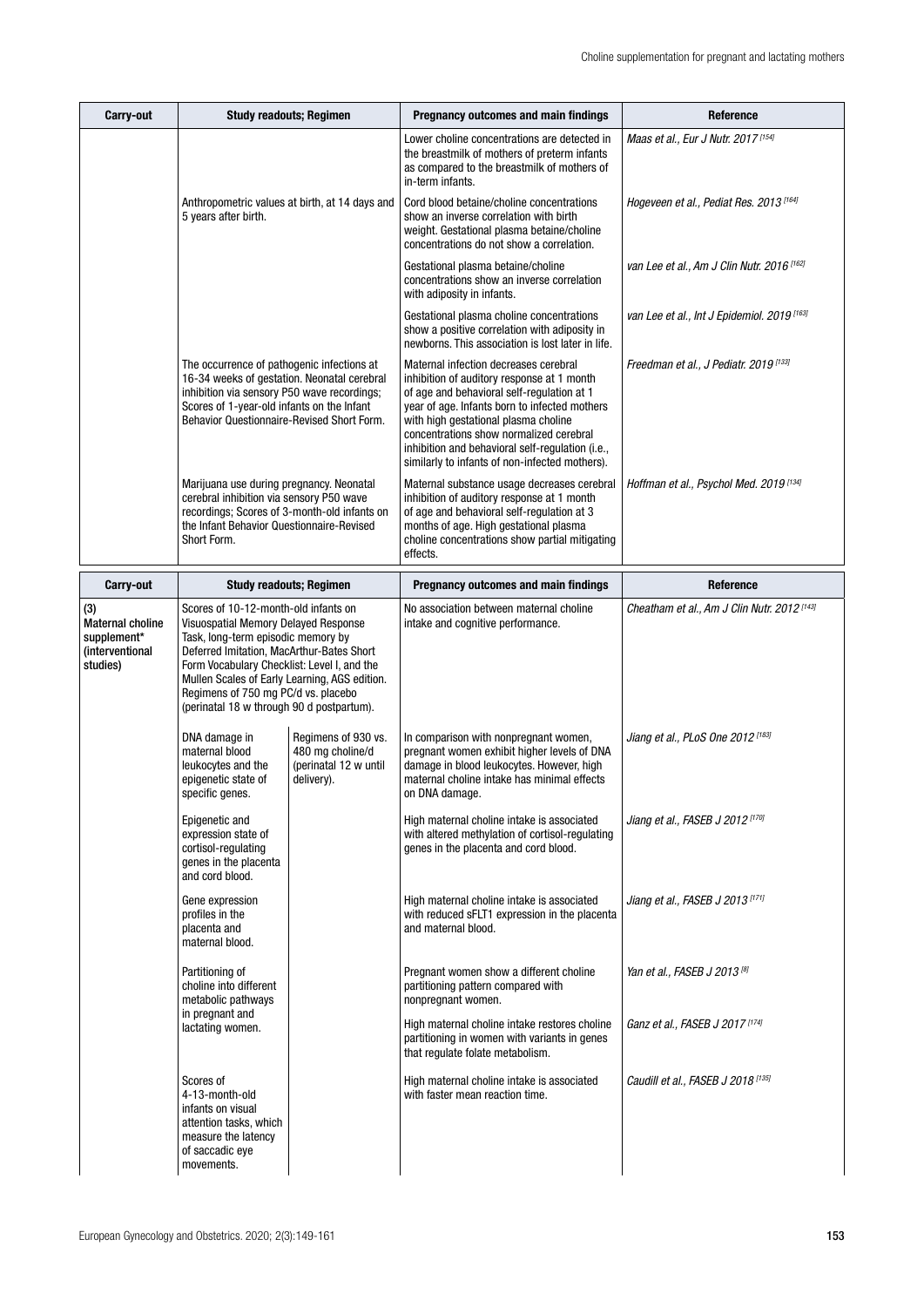| Carry-out                                                                                                                                                                                 | <b>Study readouts; Regimen</b>                                                                                                                        |                                                                                                                                                                                    | Pregnancy outcomes and main findings                                                                                                                                                                                                                                                  | Reference                                                  |
|-------------------------------------------------------------------------------------------------------------------------------------------------------------------------------------------|-------------------------------------------------------------------------------------------------------------------------------------------------------|------------------------------------------------------------------------------------------------------------------------------------------------------------------------------------|---------------------------------------------------------------------------------------------------------------------------------------------------------------------------------------------------------------------------------------------------------------------------------------|------------------------------------------------------------|
|                                                                                                                                                                                           | Scores of 7-year-old<br>children on color-<br>location memory<br>tasks.                                                                               |                                                                                                                                                                                    | High maternal choline intake is associated<br>with better visual performance (e.g., passing<br>more levels at low retention intervals).                                                                                                                                               | Bahnfleth et al., Curr Dev Nutr. 2019 [136]                |
|                                                                                                                                                                                           | Vitamin B12<br>concentrations in the<br>maternal serum.                                                                                               |                                                                                                                                                                                    | High maternal choline intake shows a positive<br>correlation with vitamin B12 levels.                                                                                                                                                                                                 | King et al., J Nutr Biochem 2019 [178]                     |
|                                                                                                                                                                                           | Neonatal cerebral<br>inhibition via sensory<br>P50 wave recordings;<br>The scores of<br>6-month-old infants<br>on Mullen Scales of<br>Early Learning. | Regimens of 6.3 gr<br>PC/d vs. placebo<br>(perinatal 2nd<br>trimester until<br>delivery), followed<br>by 100 mg PC/d vs.<br>placebo (infants until<br>3 months of age,<br>orally). | P50 response, lack of which is associated<br>with schizophrenia risk, improves in<br>5-week-old infants who receive choline<br>supplementation compared with placebo.                                                                                                                 | Ross et al., Am J Psychiatry 2013 <sup>[137]</sup>         |
|                                                                                                                                                                                           | Scores of 40-month-<br>old children on<br>the Child Behavior<br>Checklist, version<br>$1.5 - 5.$                                                      |                                                                                                                                                                                    | Fewer attention problems and less social<br>withdrawal in children who receive choline<br>supplementation compared with the placebo<br>group.                                                                                                                                         | Ross et al., Am J Psychiatry 2016 [138]                    |
|                                                                                                                                                                                           | Scores of 6-month-<br>old infants in the<br><b>BSID-II test.</b>                                                                                      | Three groups of<br>heavy-drinking<br>pregnant women<br>- no treatment,<br>prenatal multivitamin<br>supplements,                                                                    | Prenatal alcohol exposure is associated<br>with lower scores. High maternal choline<br>intake improves cognitive performance<br>only in infants of mothers in the alcohol<br>groups.                                                                                                  | Coles et al., Matern Child Health J. 2015 <sup>[139]</sup> |
|                                                                                                                                                                                           | Cardiac orienting<br>responses of<br>6-12-month-old<br>infants in visual and<br>auditory tests.                                                       | and multivitamin<br>supplement $+ 750$<br>mg choline/d.<br>A fourth control group<br>of no drinkers.                                                                               | High maternal choline intake is associated<br>with better and faster visual performance.<br>Also, gestational choline concentrations show<br>positive correlation with visual performance.<br>No effect of choline intake on auditory<br>performance.                                 | Kable et al., Alcohol 2015 <sup>[140]</sup>                |
|                                                                                                                                                                                           | Adverse effects of<br>high choline intake.                                                                                                            | Heavy-drinking<br>pregnant women<br>- regimens of 2                                                                                                                                | A small increase in nausea/dyspepsia in the<br>choline group. No other observed adverse<br>effects.                                                                                                                                                                                   | Jacobson et al., Alcohol Clin Exp Res. 2018<br>[184]       |
|                                                                                                                                                                                           | Scores of<br>6.5-12-month-<br>old infants on the<br>eyeblink conditioning<br>(ECB) test and the<br>Fagan Test of Infant<br>Intelligence.              | g choline/d vs.<br>placebo (perinatal<br>2nd trimester until<br>delivery).                                                                                                         | High maternal choline intake is associated<br>with better visual performance and higher<br>novelty preference (e.g., almost twice as<br>many pass the adherence test of ECB).<br>Infants of choline-treated mothers also<br>show catch-up growth in weight and head<br>circumference. | Jacobson et al., Alcohol Clin Exp Res. 2018<br>[142]       |
| * Including nutritional choline derivatives, such as betaine and dimethylglycine and phosphatidylcholine (PC). CHDs - congenital heart defects; EBC - eyeblink conditioning; NTDs- Neural |                                                                                                                                                       |                                                                                                                                                                                    |                                                                                                                                                                                                                                                                                       |                                                            |

*tube defects; sFLT1- fms-like tyrosine kinase-1. Significant results indicated by p < 0.05.*

associated with lower NTD risk when compared with an intake of  $\leq$  290 mg/day <sup>[109]</sup>. However, other studies failed to confirm an association [113,114]. This could be attributed to differences in methodology. For example, conclusions from reported nutritional choline intake cannot be directly compared with conclusions from measured plasma choline concentrations [113,114]. Furthermore, increased folate intake over the years could have a masking effect on NTD rates, considering the implementation of folate fortification recommendations in the US [115]. Of interest, it has been suggested that single nucleotide polymorphisms in genes that regulate choline metabolism could be possible risk factors for NTDs [22].

There appears to be a positive association between prenatal maternal choline supply and the offspring's cognitive function, as measured using a range of specifically developed and appropriately applied tests [116-130]. Infants who were exposed to high maternal choline supply before birth showed better scores

in tasks that assessed visual memory, attention, behavioral and language abilities  $[131-142]$ . By comparison, such infants did not necessarily show an advantage in auditory and motor skills [139,140]. While not all tests indicate associations between choline supply and cognitive performance, a functional link does seem to exist [141,143,144]. Additionally, children who directly consumed larger amounts of nutritional choline scored better on cognitive tests [145,146]. Although association studies do not prove causality, it is assumed that optimized choline supply is also essential beyond birth – in infancy and early childhood. This assumption requires further investigation by means of appropriate interventional studies.

An important outcome demonstrated by cognitive studies is the positive effect of maternal choline supply on children whose development is delayed due to environmental toxins. Women who suffer from severe infections, substance abuse or alcohol exposure during pregnancy tend to give birth to chil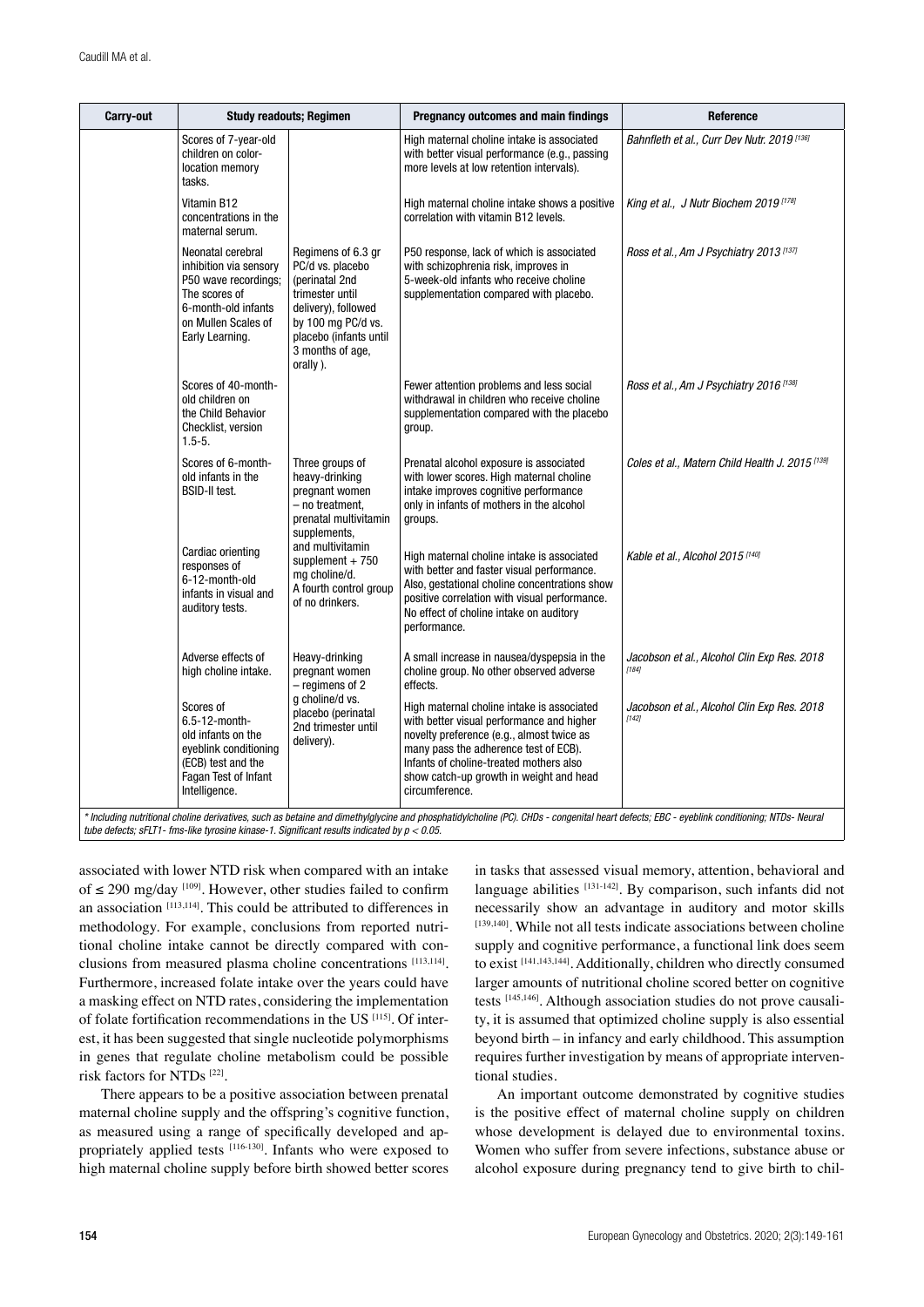dren with increased risks of disability and impaired cognitive performance. In observational and interventional studies, high maternal choline supply lowered these risks in 'compromised' women and their infants [133,134,139,140,142,145]. Improvements in cognitive functions or growth parameters could be demonstrated<sup>[133,134,139,140,142,145]</sup>. Hence, these studies suggest that nutritional choline has the ability to "restore" fetal brain development and protect against neural insults. Gestational alcohol exposure leads to neurodevelopmental deficits and disturbances in DNA methylation [147,148], in which choline plays a major role (Box 1). Thus, we suggest that maternal alcohol exposure could be an excellent model to show that incorporating choline into these metabolic pathways improves brain function; this awaits further investigation. However, not all serious brain-related conditions are positively affected by choline. For example, infants and children born to mothers who were exposed to mercury contamination did not benefit from higher maternal choline supply <sup>[144]</sup>. Altogether, these findings indicate that maternal choline supply during pregnancy can improve brain function in "compromised" infants; this could be of lifelong benefit.

#### Health benefits of choline in humans: other pregnancy outcomes

In addition to cognitive function, are there any other physical properties that may improve in association with a high maternal choline supply? The risk of non-neuronal birth defects, such as orofacial clefts, urethral and diaphragmatic malformations, has been found to show a decrease following high choline intake [149-151]. Likewise, the risk of pre-term delivery is lower [152,153]. It has been suggested that preterm infants suffer from choline undernutrition, reflected by low choline concentrations in cord blood and the mother's breastmilk  $[37,154-156]$ . In support, preterm infants are more dependent on the endogenous PEMT pathway to synthesize  $PC$ <sup>[37]</sup>. Further prospective randomized trials with choline supplementation are required to validate this hypothesis. Of interest, air pollution is known to increase the risk of certain congenital heart defects (CHDs) [157]. A recent study points to maternal choline as a risk-lowering factor in air pollution-associated CHDs [158]. In contrast, high choline intake does not lower the risk of some other birth defects, such as limb deficiencies and cranial malformations [159,160]. Because of the rarity of most birth defects, conducting large-scale clinical studies in these areas will likely be a challenge.

It is well-established that malnutrition affects fetal development and subsequently infant health. In the western world, maternal obesity and gestational diabetes may promote long-term complications in both the mother and the infant [161]. Despite promising findings of choline in mouse models of gestational diabetes [104-107], results of studies in humans are so far inconclusive. One study shows inverse associations between gestational choline/betaine concentrations and neonatal weight and adiposity [162], whereas another study shows a positive correlation with neonatal adiposity [163]. Previous studies have not demonstrated an association between gestational betaine/choline concentrations and birth weight; however, neonatal adiposity was not directly determined [164,165]. In one of these studies, an inverse correlation between cord blood betaine/choline concentrations and birth weight was noted [164]. While sufficient choline supply is associated with a lower risk of pre-term deliveries, some studies suggest it is associated with lower birth weight. This is not necessarily a discrepancy, as choline delivery to the fetus could be matched to its growth and development. Further investigation is required to draw conclusions regarding the health benefits of choline in gestational diabetes and its contribution to fetal growth.

# Maternal choline supply: epigenetic control and placental health

With the advent of genomic sequencing and analytics, and their application in epidemiological and nutritional research [166], attention has turned to choline-dependent gene regulation. It has been suggested that choline directly affects epigenetic control of gene expression via DNA and histone methylation (Box 1) [167,168]. Indeed, high maternal choline intake alters global DNA methylation and gene expression in the placenta and the cord blood of newborns [169-171]; the implications of this are currently unknown. Despite evidence in adults [6,167], the effect of choline insufficiency on epigenetic control has not been addressed in the context of pregnancy.

Periconceptional choline intake shows an inverse association with methylation of genes involved in growth and metabolism in samples from infants [172]. This observation is of particular interest for the assessment of preterm delivery risk due to its association with aberrant gene methylation and low maternal choline intake alike [153]. Furthermore, altered methylation and expression of cortisol-regulating and vascular-function-regulating genes have been detected in the placenta and blood of pregnant women receiving choline supplementation  $[170,171]$ . This includes reduced expression of the preeclampsia risk marker fms-like tyrosine kinase-1  $[171,173]$ . Of note, high plasma choline concentrations are detected in women with preeclampsia; it is not yet known whether this is a feedback response or a bystander effect [165]. These results highlight the importance of choline for placental function and macronutrient supply, which are crucial for the health of both the mother and the developing fetus.

This choline-gene-regulation axis is controlled in both directions; specific genetic variants can make individuals more susceptible to choline deficiency. For example, pregnant and lactating women with genetic dysregulation of folate metabolism become more dependent on choline metabolism [8,54,168,174]. This dysfunctional metabolism can be corrected by choline supplementation  $[174]$ . The implications of these gene polymorphisms on pregnancy outcomes are yet to be investigated.

# Consensus and recommendations from the expert panel

Pregnancy depletes maternal choline supply, which suggests that the endogenous PEMT pathway is generally insufficient to meet the choline demands of pregnant and breastfeed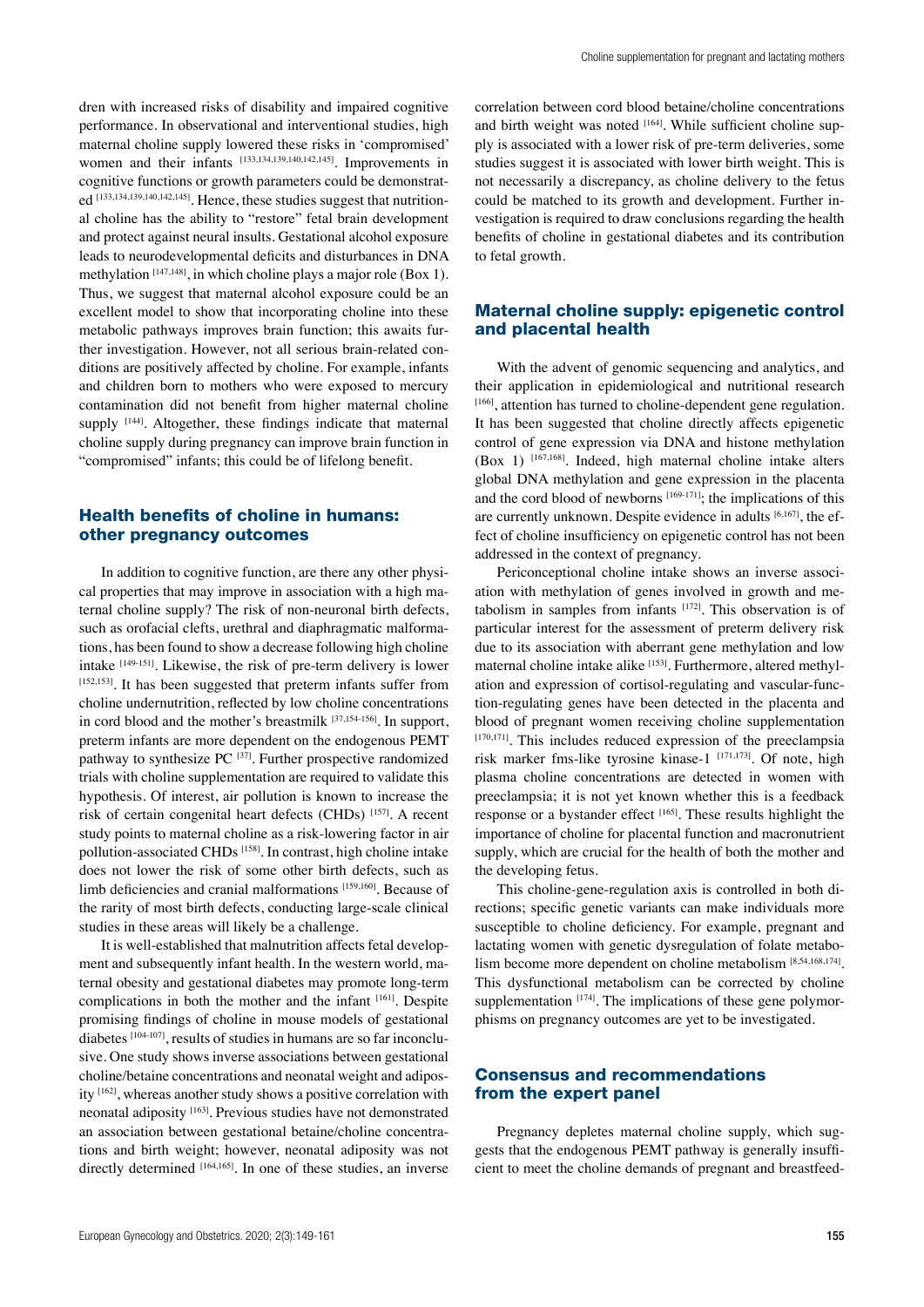ing women [5-9]. Thus, choline-rich foods are recommended. However, most pregnant women fail to achieve an adequate intake of choline. Insufficient choline intake may influence fetal development, notably affecting the brain, and may increase the risk of birth defects (see above). An expert panel, meeting in Frankfurt, Germany in Q2 2019, concluded that on balance there is enough evidence to recommend choline supplementation during pregnancy and lactation, especially for healthy brain development.

Choline supplementation is well-tolerated and unlikely to cause harm. Mild adverse effects, such as hypotension, body odor and nausea are only encountered at concentrations more than a magnitude higher than recommended intake levels (>7.5  $g$ /day)  $[24]$ . While the practice of recommending choline supplementation in the US is now established, European obstetricians and gynecologists remain largely unaware of its importance. The EFSA has yet to publish an official statement recommending choline as a prenatal supplement [25]; the panel concluded that the body of evidence supports such a recommendation.

#### Unanswered questions and future directions

In the near future, what can we expect from clinical research investigating the effects of prenatal choline supplementation? It is only in recent years that scientists have been engaged in interventional studies involving choline supplementation [5,6]. It seems likely that the effects of maternal choline on fetal/infant development and health will not be limited to studies on cognitive performance [135-140,142,143]. Improvements in pre-term delivery rates and the frequency of birth defects, notably NTDs, have been well-demonstrated by observational studies on maternal choline intake [37,109-112,149-156]. Thus, choline supplementation could potentially reduce the rates of these unfortunate pregnancy outcomes. Also, we find it interesting that folate, which is nowadays a widespread fortified nutrient, reduces the risk of birth defects [108]. In support of these overlapping and complementary functions, both folate and choline participate in one-carbon metabolism (Box 1)  $[4,13,175]$ . Moreover, one nutrient has been shown to compensate, in part, for deficiency of the other nutrient, as observed in pregnant female rodents and women [168,174,176,177]. A correlation between maternal choline intake and vitamin B12 levels has also recently been noted [178]. The interplay between these essential nutrients warrants further research that will allow a better understanding of how maternal nutrients control fetal development.

Warranting further research, a prominent finding emerges from clinical trials (Table 2). Adequate maternal choline intake is likely to have a profound neuroprotective effect on "compromised" infants, normalizing their cognitive performance [133,134,139,140,142,145]. It is therefore possible that adequate choline supply can counteract other environmental exposures that have long-term harmful effects on the health of newborns, such as

maternal smoking, drug abuse and depression. Can adequate choline supply during pregnancy reduce the detrimental impact of congenital illnesses that affect brain development and function? Choline supplementation can delay age-related neurodegeneration and memory impairment in demented patients  $[179]$ . Thus, choline supplementation might display corrective features of brain malfunction at much earlier stages of life.

There has been little focus on the benefits of choline on maternal health during pregnancy and lactation. Preliminary observations suggest that choline may modify the concentrations of neonatal stress hormones and preeclampsia-associated risk factors [170,171]. These observations may prompt initiation of clinical research on the direct effects of choline on stress-related diseases and maternal health. The role of choline in cell growth may indicate a relationship between maternal choline intake during pregnancy and birth weight and preterm delivery. Hence, researchers should consider addressing the contribution of choline supplementation to the prevention of preterm deliveries.

Evidence suggests that choline content in breastmilk is crucial for infant growth [52,54,154,155]; so far, however, this has not been demonstrated in choline supplementation research. The studies, in which the infants show improved cognition, examined the consequences of prenatal choline supplementation without controlling for the postnatal period [135-140,142]. In other words, maternal choline supply via breastfeeding may have been a confounding factor that eventually contributed to the improved cognition. Choline supplementation during the lactation period could therefore be investigated from the perspective of its possible effects on infant growth and cognitive function.

Ethical considerations prohibit interventional studies that investigate the health impacts of choline deficiency on pregnant and lactating women. Nonetheless, placebo/untreated subjects with limited choline intake do exist, particularly among vulnerable subpopulations, which could usefully serve as "insufficiency" controls. Taken together, appropriate future studies may reveal that the hallmark of choline supplementation lies in its abundant preventive health benefits, as opposed to a sole status as an 'enhancement' nutrient.

### **Conclusion**

This article seeks to raise awareness of the health benefits of nutritional choline intake and prenatal choline supplementation for the community of pregnant and lactating women. Newborns may show a lower prevalence of birth defects and improved long-lasting cognitive performance, especially in pregnancies at risk of complications. Hence, prenatal choline supplementation may reduce the risk of undesirable pregnancy outcomes. We consider choline to be an underappreciated, essential nutrient that should be supplemented during pregnancy and lactation.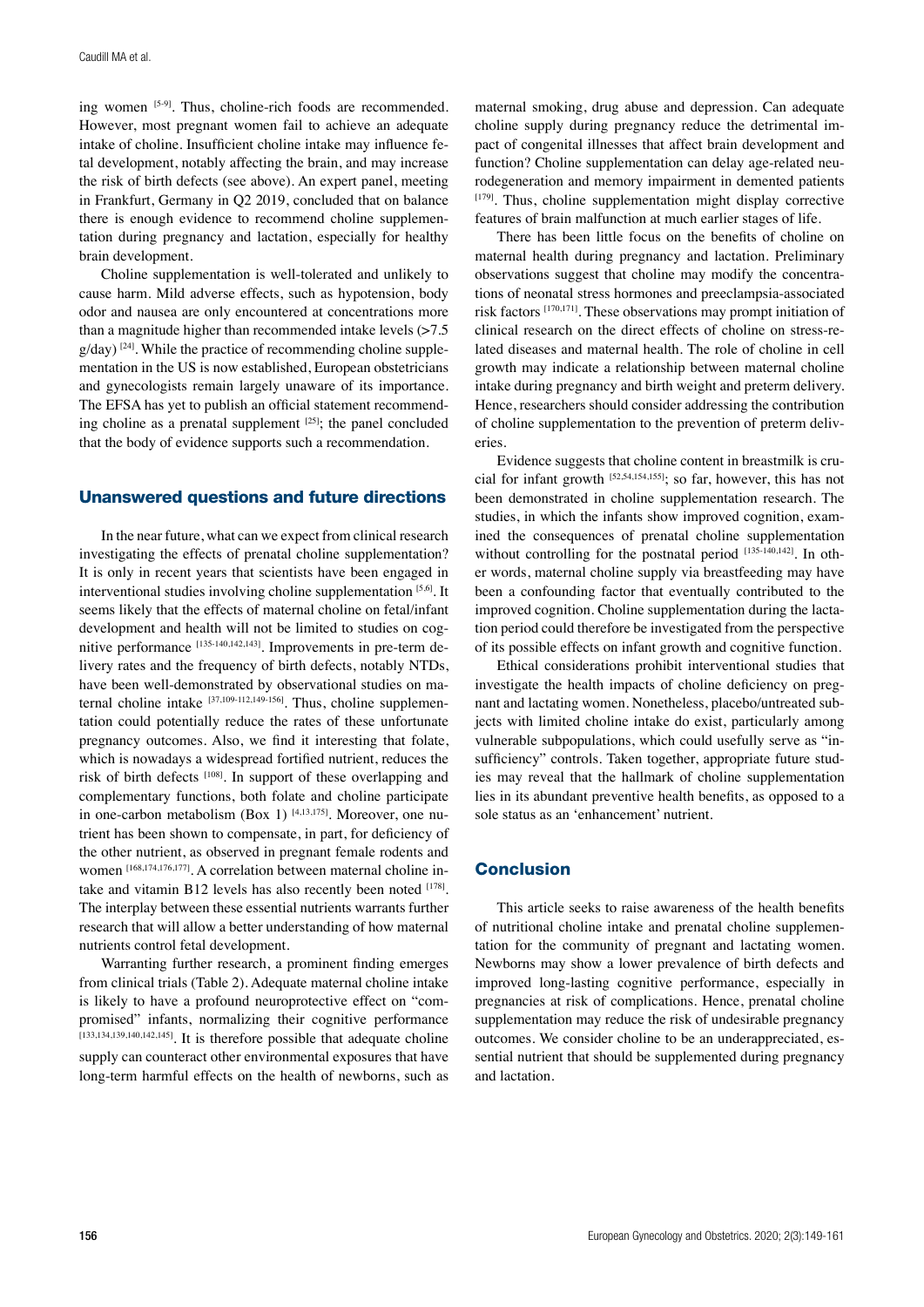#### Box 1 - Scientific terms.

Acetylcholine – A major neurotransmitter. Its functions include cognitive neurotransmission and peripheral muscle activation. It accounts for ~1% of the total choline pool.

Betaine, dimethylglycine and S-adenosylmethionine (SAM) – Betaine is an oxidized product of choline and a precursor of SAM (see Epigenetics). Dimethylglycine is a demethylation product of betaine. Betaine is a methyl donor that participates in the re-methylation of homocysteine to methionine (see one-carbon metabolism). Plasma betaine and choline are directly influenced by choline intake [180], but because of rapid tissue uptake and engagement of homeostatic mechanisms, fasting concentrations show little association with dietary intake [181].

Choline – A small positively-charged molecule (molecular weight: 104.17) that is classified as an essential nutrient by the EFSA and the National Academy of Medicine. It is a constituent of phospholipids in cell membranes and the myelin sheaths surrounding nerve fibers. It is also a precursor for the neurotransmitter acetylcholine and for a group of methyl-donor metabolites (see one-carbon metabolism). Choline is mainly obtained via the diet (e.g., choline-rich foods). Humans have a limited capacity for choline biosynthesis in the liver (see PEMT pathway). Adequate trans-placental and mammary choline supply routes are necessary for overall fetal and neonatal brain development.

Epigenetics – Refers to gene regulation that is not encoded in the DNA sequence. This occurs via biochemical reactions, such as DNA methylation and histone modification (e.g., methylation and acetylation), thereby regulating gene expression. Choline is a precursor for SAM, a universal methyl donor used by DNA and histone methyltransferases (see also one-carbon metabolism).

One-carbon metabolism – A series of life-essential cellular biochemical reactions in which a one-carbon unit (e.g., methyl [CH3] or methylene [CH2]) is transferred to an accepting molecule. Choline, together with folate and vitamin B12, are nutrients that drive one-carbon metabolism. These processes are involved in the synthesis of nucleic acids and amino acids, lipoprotein assembly and DNA methylation (see epigenetics).

Phosphatidylcholine (PC) – A phospholipid. Phospholipids are amphipathic biomolecules that constitute cell and organelle membranes; lecithin is a mixture of phospholipids. The basic form consists of a polar head group, such as phosphocholine in PC, a glycerol backbone and two fatty acids. PC is involved in the emulsification of fat by bile, alveolar surfactant function and triglyceride export to the blood circulation. The latter is done via secretion of very-low-density-lipoproteins from the liver, chylomicrons from the intestine, and high-density lipoproteins from the periphery. Sphingomyelin, another common phospholipid, also contains choline.

Phosphatidylethanolamine N-methyltransferase (PEMT) pathway – De novo synthesis of PC from phosphatidylethanolamine (PE) in the liver, using SAM as a methyl donor. It is estimated that approximately 30% of PC is produced through the hepatic PEMT pathway, whereas the remaining 70% is produced from dietary choline through the CDP-choline pathway. Elevated estrogen levels during pregnancy induce the endogenous PEMT pathway. This enables some women to meet the increased demand for choline during pregnancy. Common single nucleotide polymorphisms of the PEMT pathway blunt endogenous choline synthesis.

# **References**

- 1. Yang Y, Lee M, Fairn GD. Phospholipid subcellular localization and dynamics. J Biol Chem. 2018;293:6230-40.
- 2. McMaster CR. From yeast to humans roles of the Kennedy pathway for phosphatidylcholine synthesis. FEBS Lett. 2018;592:1256-72.
- 3. Wiedeman AM, Barr SI, Green TJ, Xu Z, Innis SM, Kitts DD. Dietary choline intake: current state of knowledge across the life cycle. Nutrients. 2018;10:1513.
- 4. Jiang X, West AA, Caudill MA. Maternal choline supplementation: a nutritional approach for improving offspring health? Trends Endocrinol Metab. 2014;25:263-73.
- 5. Wallace TC, Blusztajn JK, Caudill MA, et al. Choline: the underconsumed and underappreciated essential nutrient. Nutr Today. 2018;53:240-53.
- 6. Wallace TC, Blusztajn JK, Caudill MA, Klatt KC, Zeisel SH. Choline: the neurocognitive essential nutrient of interest to obstetricians and gynecologists. J Diet Suppl. 2019;1-20.
- 7. Caudill MA. Pre- and postnatal health: evidence of increased choline needs. J Am Diet Assoc. 2010;110:1198-206.
- 8. Yan J, Jiang X, West AA, et al. Pregnancy alters choline dynamics: results of a randomized trial using stable isotope methodology in pregnant and nonpregnant women. Am J Clin Nutr. 2013;98:1459-67.
- 9. Yan J, Jiang X, West AA, et al. Maternal choline intake modulates maternal and fetal biomarkers of choline metabolism in humans. Am J Clin Nutr. 2012;95:1060-71.
- 10. Bernhard W. Lung surfactant: function and composition in the context of development and respiratory physiology. Ann Anat. 2016; 208:146-50.
- 11. Linton KJ. Lipid flopping in the liver. Biochem Soc Trans. 2015;43: 1003-10.
- 12. van der Veen JN, Kennelly JP, Wan S, Vance JE, Vance DE, Jacobs RL. The critical role of phosphatidylcholine and phosphatidyletha-

nolamine metabolism in health and disease. Biochim Biophys Acta Biomembr. 2017;1859(9 Pt B):1558-72.

- 13. Ducker GS, Rabinowitz JD. One-carbon metabolism in health and disease. Cell Metab. 2017;25:27-42.
- 14. Vance JE, Campenot RB, Vance DE. The synthesis and transport of lipids for axonal growth and nerve regeneration. Biochim Biophys Acta. 2000;1486:84-96.
- 15. Friso S, Udali S, De Santis D, Choi SW. One-carbon metabolism and epigenetics. Mol Aspects Med. 2017;54:28-36.
- 16. Vennemann FB, Ioannidou S, Valsta LM, et al. Dietary intake and food sources of choline in European populations. Br J Nutr. 2015;114:2046-55.
- 17. Bailey RL, Pac SG, Fulgoni VL, 3rd, Reidy KC, Catalano PM. Estimation of total usual dietary intakes of pregnant women in the United States. JAMA Netw Open. 2019;2:e195967.
- 18. Lewis ED, Subhan FB, Bell RC, et al; APrON Team. Estimation of choline intake from 24 h dietary intake recalls and contribution of egg and milk consumption to intake among pregnant and lactating women in Alberta. Br J Nutr. 2014;112:112-21.
- 19. Ferranti EP, Hartman TJ, Elliott AJ, et al. Diet quality of pregnant American Indian Women in the Northern Plains. Prev Chronic Dis. 2019;16:E53.
- 20. Groth SW, Stewart PA, Ossip DJ, Block RC, Wixom N, Fernandez ID. Micronutrient intake is inadequate for a sample of pregnant African-American women. J Acad Nutr Diet. 2017;117:589-98.
- 21. Masih SP, Plumptre L, Ly A, et al. Pregnant Canadian women achieve recommended intakes of one-carbon nutrients through prenatal supplementation but the supplement composition, including choline, requires reconsideration. J Nutr. 2015;145:1824-34.
- 22. Enaw JO, Zhu H, Yang W, et al. CHKA and PCYT1A gene polymorphisms, choline intake and spina bifida risk in a California population. BMC Med. 2006;4:36.
- 23. Lander RL, Hambidge KM, Westcott JE, et al; Group OBOTWF-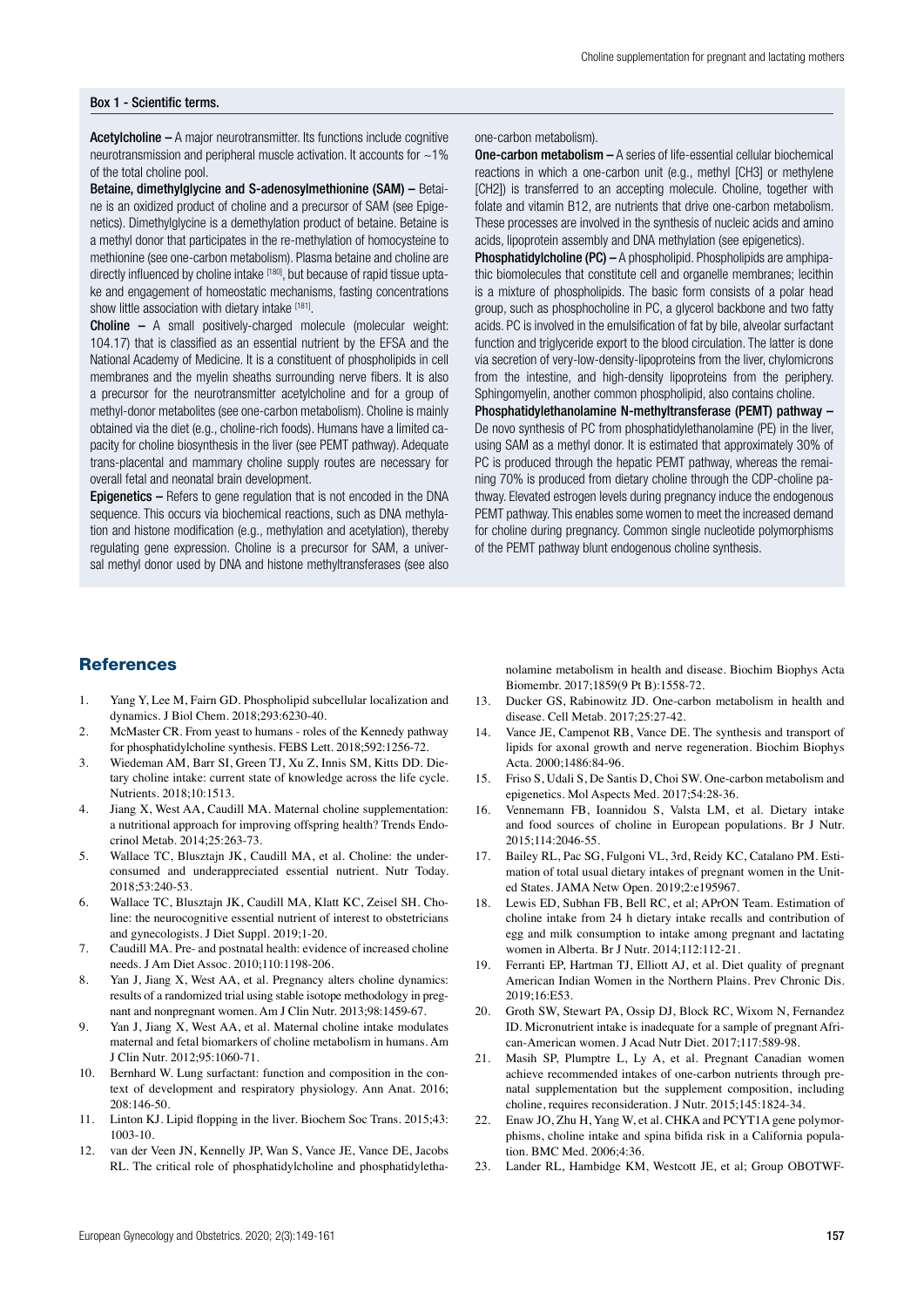PNT. Pregnant women in four low-middle income countries have a high prevalence of inadequate dietary intakes that are improved by dietary diversity. Nutrients. 2019;11:1560.

- 24. Institute of Medicine (US) Standing Committee on the Scientific Evaluation of Dietary Reference Intakes and its Panel on Folate, Other B Vitamins, and Choline. Dietary Reference Intakes for Thiamin, Riboflavin, Niacin, Vitamin B6, Folate, Vitamin B12, Pantothenic Acid, Biotin, and Choline. Washington (DC): National Academies Press (US); 1998.
- Panel on Dietetic Products, Nutrition and Allergies. Dietary Reference Values for choline. EFSA Journal. 2016;14:4484.
- 26. Berg S. AMA backs global health experts in calling infertility a disease. AMA Wire. 2017.
- 27. Schwarzenberg SJ, Georgieff MK, COMMITTEE ON NUTRI-TION. Advocacy for improving nutrition in the first 1000 days to support childhood development and adult health. Pediatrics. 2018;141:e20173716.
- 28. EFSA Panel on Dietetic Products, Nutrition and Allergies (NDA). Scientific Opinion on the substantiation of a health claim related to choline and "development of brain" pursuant to Article 14 of Regulation (EC) No 1924/2006. EFSA Journal. 2014;12:3651.
- 29. Bernhard W, Böckmann K, Maas C, et al. Combined choline and DHA supplementation: a randomized controlled trial. Eur J Nutr. 2020;59:729-39.
- 30. Bernhard W, Lange R, Graepler-Mainka U, et al. Choline supplementation in cystic fibrosis-the metabolic and clinical impact. Nutrients.  $2019.11:656$ .
- 31. Ozarda Ilcol Y, Uncu G, Ulus IH. Free and phospholipid-bound choline concentrations in serum during pregnancy, after delivery and in newborns. Arch Physiol Biochem. 2002;110:393-9.
- 32. Zeisel SH, Wurtman RJ. Developmental changes in rat blood choline concentration. Biochem J. 1981;198:565-70.
- 33. Fisher MC, Zeisel SH, Mar MH, Sadler TW. Perturbations in choline metabolism cause neural tube defects in mouse embryos in vitro. FASEB J. 2002;16:619-21.
- 34. Sweiry JH, Page KR, Dacke CG, Abramovich DR, Yudilevich DL. Evidence of saturable uptake mechanisms at maternal and fetal sides of the perfused human placenta by rapid paired-tracer dilution: studies with calcium and choline. J Dev Physiol. 1986;8:435-45.
- 35. Baumgartner HK, Trinder KM, Galimanis CE, et al. Characterization of choline transporters in the human placenta over gestation. Placenta. 2015;36:1362-9.
- 36. Welsch F. Studies on accumulation and metabolic fate of (N-Me3h) choline in human term placenta fragments. Biochem Pharmacol. 1976;25:1021-30.
- 37. Bernhard W, Poets CF, Franz AR. Choline and choline-related nutrients in regular and preterm infant growth. Eur J Nutr. 2019;58:931-45.
- 38. Drouva SV, LaPlante E, Leblanc P, Bechet JJ, Clauser H, Kordon C. Estradiol activates methylating enzyme(s) involved in the conversion of phosphatidylethanolamine to phosphatidylcholine in rat pituitary membranes. Endocrinology. 1986;119:2611-22.
- 39. Resseguie M, Song J, Niculescu MD, da Costa KA, Randall TA, Zeisel SH. Phosphatidylethanolamine N-methyltransferase (PEMT) gene expression is induced by estrogen in human and mouse primary hepatocytes. FASEB J. 2007;21:2622-32.
- 40. Molloy AM, Mills JL, Cox C, et al. Choline and homocysteine interrelations in umbilical cord and maternal plasma at delivery. Am J Clin Nutr. 2005;82:836-42.
- 41. Orczyk-Pawilowicz M, Jawien E, Deja S, Hirnle L, Zabek A, Mlynarz P. Metabolomics of human amniotic fluid and maternal plasma during normal pregnancy. PLoS One. 2016;11:e0152740.
- 42. Zeisel SH. Choline: critical role during fetal development and dietary requirements in adults. Annu Rev Nutr. 2006;26:229-50.
- 43. Kwan STC, King JH, Yan J, et al. Maternal choline supplementation modulates lacental nutrient transport and metabolism in late gestation of mouse pregnancy. J Nutr. 2017;147:2083-92.
- 44. Brennecke SP, Chen S, King RG, Boura AL. Human placental acetylcholine content and release at parturition. Clin Exp Pharmacol Physiol. 1988;15:715-25.
- 45. Pynn CJ, Henderson NG, Clark H, Koster G, Bernhard W, Postle AD. Specificity and rate of human and mouse liver and plasma phosphatidylcholine synthesis analyzed in vivo. J Lipid Res. 2011;52:399-407.
- 46. Zeisel SH. The supply of choline is important for fetal progenitor cells. Semin Cell Dev Biol. 2011;22:624-8.
- 47. Holmes HC, Snodgrass GJ, Iles RA. Changes in the choline content of human breast milk in the first 3 weeks after birth. Eur J Pediatr. 2000;159:198-204.
- 48. Ilcol YO, Ozbek R, Hamurtekin E, Ulus IH. Choline status in newborns, infants, children, breast-feeding women, breast-fed infants and human breast milk. J Nutr Biochem. 2005;16:489-99.
- 49. Holmes HC, Snodgrass GJ, Iles RA. The choline content of human breast milk expressed during the first few weeks of lactation. Biochem Soc Trans. 1996;24:350S.
- 50. Yang EK, Blusztajn JK, Pomfret EA, Zeisel SH. Rat and human mammary tissue can synthesize choline moiety via the methylation of phosphatidylethanolamine. Biochem J. 1988;256:821-8.
- 51. Chao CK, Pomfret EA, Zeisel SH. Uptake of choline by rat mammary-gland epithelial cells. Biochem J. 1988;254:33-8.
- 52. Davenport C, Yan J, Taesuwan S, et al. Choline intakes exceeding recommendations during human lactation improve breast milk choline content by increasing PEMT pathway metabolites. J Nutr Biochem. 2015;26:903-11.
- 53. US Food & Drug Administration. PART 107 INFANT FORMULA, Subpart D - Nutrient Requirements, Sec. 107.100 - Nutrient specifications. In. Code of Federal Regulations 21CFR107.1002019.
- 54. Fischer LM, da Costa KA, Galanko J, et al. Choline intake and genetic polymorphisms influence choline metabolite concentrations in human breast milk and plasma. Am J Clin Nutr. 2010;92:336-46.
- 55. Radziejewska A, Chmurzynska A. Folate and choline absorption and uptake: their role in fetal development. Biochimie. 2019;158:10-9.
- 56. Blusztajn JK, Slack BE, Mellott TJ. Neuroprotective actions of dietary choline. Nutrients. 2017;9:815.
- 57. Fisher MC, Zeisel SH, Mar MH, Sadler TW. Inhibitors of choline uptake and metabolism cause developmental abnormalities in neurulating mouse embryos. Teratology. 2001;64:114-22.
- 58. Craciunescu CN, Albright CD, Mar MH, Song J, Zeisel SH. Choline availability during embryonic development alters progenitor cell mitosis in developing mouse hippocampus. J Nutr. 2003;133:3614-8.
- 59. Albright CD, Tsai AY, Friedrich CB, Mar MH, Zeisel SH. Choline availability alters embryonic development of the hippocampus and septum in the rat. Brain Res Dev Brain Res. 1999;113:13-20.
- 60. Niculescu MD, Craciunescu CN, Zeisel SH. Dietary choline deficiency alters global and gene-specific DNA methylation in the developing hippocampus of mouse fetal brains. FASEB J. 2006;20:43-9.
- 61. Zhu X, Mar MH, Song J, Zeisel SH. Deletion of the Pemt gene increases progenitor cell mitosis, DNA and protein methylation and decreases calretinin expression in embryonic day 17 mouse hippocampus. Brain Res Dev Brain Res. 2004;149:121-9.
- 62. Albright CD, Friedrich CB, Brown EC, Mar MH, Zeisel SH. Maternal dietary choline availability alters mitosis, apoptosis and the localization of TOAD-64 protein in the developing fetal rat septum. Brain Res Dev Brain Res. 1999;115:123-9.
- Albright CD, Mar MH, Friedrich CB, Brown EC, Zeisel SH. Maternal choline availability alters the localization of p15Ink4B and p27Kip1 cyclin-dependent kinase inhibitors in the developing fetal rat brain hippocampus. Dev Neurosci. 2001;23:100-6.
- 64. Albright CD, Siwek DF, Craciunescu CN, et al. Choline availability during embryonic development alters the localization of calretinin in developing and aging mouse hippocampus. Nutr Neurosci. 2003;6:129-34.
- 65. Albright CD, Tsai AY, Mar MH, Zeisel SH. Choline availability modulates the expression of TGFbeta1 and cytoskeletal proteins in the hippocampus of developing rat brain. Neurochem Res. 1998;23:751-8.
- 66. Albright CD, Mar MH, Craciunescu CN, Song J, Zeisel SH. Maternal dietary choline availability alters the balance of netrin-1 and DCC neuronal migration proteins in fetal mouse brain hippocampus. Brain Res Dev Brain Res. 2005;159:149-54.
- 67. Niculescu MD, Craciunescu CN, Zeisel SH. Gene expression profil-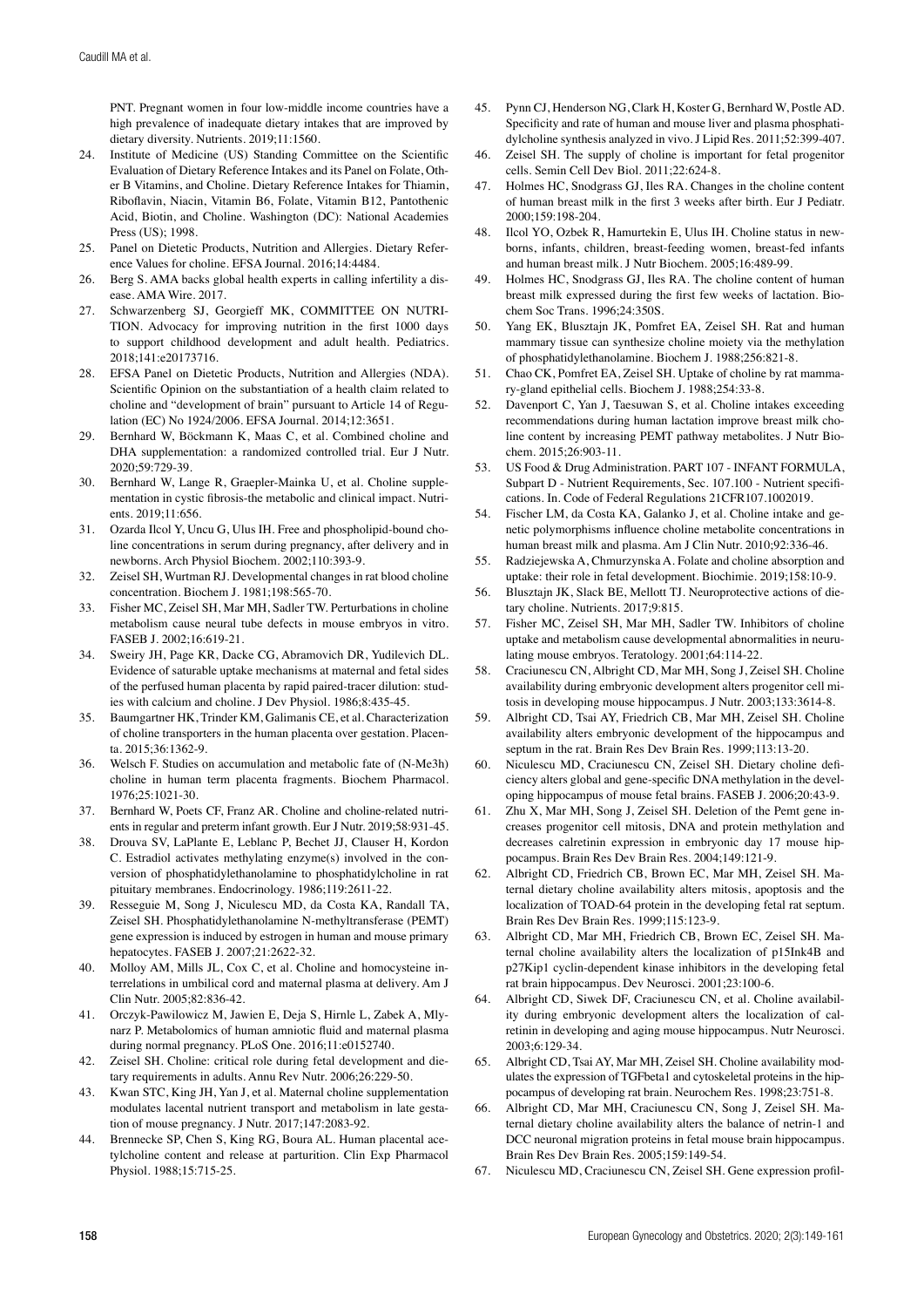ing of choline-deprived neural precursor cells isolated from mouse brain. Brain Res Mol Brain Res. 2005;134:309-22.

- 68. McKeon-O'Malley C, Siwek D, Lamoureux JA, Williams CL, Kowall NW. Prenatal choline deficiency decreases the cross-sectional area of cholinergic neurons in the medial septal nucleus. Brain Res. 2003;977:278-83.
- 69. Wang Y, Surzenko N, Friday WB, Zeisel SH. Maternal dietary intake of choline in mice regulates development of the cerebral cortex in the offspring. FASEB J. 2016;30:1566-78.
- 70. Montoya DA, White AM, Williams CL, Blusztajn JK, Meck WH, Swartzwelder HS. Prenatal choline exposure alters hippocampal responsiveness to cholinergic stimulation in adulthood. Brain Res Dev Brain Res. 2000;123:25-32.
- 71. Pyapali GK, Turner DA, Williams CL, Meck WH, Swartzwelder HS. Prenatal dietary choline supplementation decreases the threshold for induction of long-term potentiation in young adult rats. J Neurophysiol. 1998;79:1790-6.
- 72. Jones JP, Meck WH, Williams CL, Wilson WA, Swartzwelder HS. Choline availability to the developing rat fetus alters adult hippocampal long-term potentiation. Brain Res Dev Brain Res. 1999;118:159-67.
- 73. Li Q, Guo-Ross S, Lewis DV, et al. Dietary prenatal choline supplementation alters postnatal hippocampal structure and function. J Neurophysiol. 2004;91:1545-55.
- 74. Meck WH, Williams CL. Perinatal choline supplementation increases the threshold for chunking in spatial memory. Neuroreport. 1997;8:3053-9.
- 75. Williams CL, Meck WH, Heyer DD, Loy R. Hypertrophy of basal forebrain neurons and enhanced visuospatial memory in perinatally choline-supplemented rats. Brain Res. 1998;794:225-38.
- 76. Meck WH, Williams CL. Choline supplementation during prenatal development reduces proactive interference in spatial memory. Brain Res Dev Brain Res. 1999;118:51-9.
- 77. Meck WH, Williams CL. Simultaneous temporal processing is sensitive to prenatal choline availability in mature and aged rats. Neuroreport. 1997;8:3045-51.
- 78. Meck WH, Williams CL. Characterization of the facilitative effects of perinatal choline supplementation on timing and temporal memory. Neuroreport. 1997;8:2831-5.
- 79. Meck WH, Smith RA, Williams CL. Pre- and postnatal choline supplementation produces long-term facilitation of spatial memory. Dev Psychobiol. 1988;21:339-53.
- 80. Meck WH, Smith RA, Williams CL. Organizational changes in cholinergic activity and enhanced visuospatial memory as a function of choline administered prenatally or postnatally or both. Behav Neurosci. 1989;103:1234-41.
- 81. Mohler EG, Meck WH, Williams CL. Sustained attention in adult mice is modulated by prenatal choline availability. International Journal of Comparative Psychology 2001;14:136-50.
- 82. Meck WH, Williams CL. Metabolic imprinting of choline by its availability during gestation: implications for memory and attentional processing across the lifespan. Neurosci Biobehav Rev. 2003;27:385-99.
- 83. Glenn MJ, Kirby ED, Gibson EM, et al. Age-related declines in exploratory behavior and markers of hippocampal plasticity are attenuated by prenatal choline supplementation in rats. Brain Res. 2008;1237:110-23.
- 84. Thomas JD, Biane JS, O'Bryan KA, O'Neill TM, Dominguez HD. Choline supplementation following third-trimester-equivalent alcohol exposure attenuates behavioral alterations in rats. Behav Neurosci. 2007;121:120-30.
- 85. Thomas JD, Garrison M, O'Neill TM. Perinatal choline supplementation attenuates behavioral alterations associated with neonatal alcohol exposure in rats. Neurotoxicol Teratol. 2004;26:35-45.
- 86. Nag N, Berger-Sweeney JE. Postnatal dietary choline supplementation alters behavior in a mouse model of Rett syndrome. Neurobiol Dis. 2007;26:473-80.
- 87. Ward BC, Agarwal S, Wang K, Berger-Sweeney J, Kolodny NH. Longitudinal brain MRI study in a mouse model of Rett Syndrome and the effects of choline. Neurobiol Dis. 2008;31:110-9.
- 88. Powers BE, Kelley CM, Velazquez R, et al. Maternal choline supplementation in a mouse model of Down syndrome: effects on attention and nucleus basalis/substantia innominata neuron morphology in adult offspring. Neuroscience. 2017;340:501-14.
- 89. Kelley CM, Ash JA, Powers BE, et al. Effects of maternal choline supplementation on the septohippocampal cholinergic system in the Ts65Dn mouse model of Down syndrome. Curr Alzheimer Res. 2016;13:84-96.
- 90. Moon J, Chen M, Gandhy SU, et al. Perinatal choline supplementation improves cognitive functioning and emotion regulation in the Ts65Dn mouse model of Down syndrome. Behav Neurosci. 2010;124:346-61.
- 91. Velazquez R, Ash JA, Powers BE, et al. Maternal choline supplementation improves spatial learning and adult hippocampal neurogenesis in the Ts65Dn mouse model of Down syndrome. Neurobiol Dis. 2013;58:92-101.
- 92. Alldred MJ, Chao HM, Lee SH, et al. Long-term effects of maternal choline supplementation on CA1 pyramidal neuron gene expression in the Ts65Dn mouse model of Down syndrome and Alzheimer's disease. FASEB J. 2019;33:9871-84.
- 93. Mellott TJ, Huleatt OM, Shade BN, et al. Perinatal choline supplementation reduces amyloidosis and increases choline acetyltransferase expression in the hippocampus of the APPswePS1dE9 Alzheimer's disease model mice. PLoS One. 2017;12:e0170450.
- Langley EA, Krykbaeva M, Blusztajn JK, Mellott TJ. High maternal choline consumption during pregnancy and nursing alleviates deficits in social interaction and improves anxiety-like behaviors in the BTBR T+Itpr3tf/J mouse model of autism. Behav Brain Res. 2015;278:210-220.
- 95. Orenbuch A, Fortis K, Taesuwan S, Yaffe R, Caudill MA, Golan HM. Prenatal nutritional intervention reduces autistic-like behavior rates among Mthfr-deficient mice. Front Neurosci. 2019;13:383.
- 96. Yang Y, Liu Z, Cermak JM, et al. Protective effects of prenatal choline supplementation on seizure-induced memory impairment. J Neurosci. 2000;20:RC109.
- 97. Wong-Goodrich SJ, Glenn MJ, Mellott TJ, Liu YB, Blusztajn JK, Williams CL. Water maze experience and prenatal choline supplementation differentially promote long-term hippocampal recovery from seizures in adulthood. Hippocampus. 2011;21:584-608.
- 98. Stevens KE, Adams CE, Yonchek J, Hickel C, Danielson J, Kisley MA. Permanent improvement in deficient sensory inhibition in DBA/2 mice with increased perinatal choline. Psychopharmacology  $(Ber)$ . 2008;198;413-20.
- Stevens KE, Choo KS, Stitzel JA, Marks MJ, Adams CE. Long-term improvements in sensory inhibition with gestational choline supplementation linked to alpha7 nicotinic receptors through studies in Chrna7 null mutation mice. Brain Res. 2014;1552:26-33.
- 100. King JH, Kwan STC, Yan J, et al. Maternal choline supplementation modulates placental markers of inflammation, angiogenesis, and apoptosis in a mouse model of placental insufficiency. Nutrients. 2019;11:374.
- 101. King JH, Kwan STC, Yan J, et al. Maternal choline supplementation alters fetal growth patterns in a mouse model of placental insufficiency. Nutrients. 2017;9:765.
- 102. Kwan STC, King JH, Yan J, et al. Maternal choline supplementation during murine pregnancy modulates placental markers of inflammation, apoptosis and vascularization in a fetal sex-dependent manner. Placenta. 2017;53:57-65.
- 103. Malhotra A, Allison BJ, Castillo-Melendez M, Jenkin G, Polglase GR, Miller SL. Neonatal morbidities of fetal growth restriction: pathophysiology and impact. Front Endocrinol (Lausanne). 2019;10:55.
- 104. Nam J, Greenwald E, Jack-Roberts C, et al. Choline prevents fetal overgrowth and normalizes placental fatty acid and glucose metabolism in a mouse model of maternal obesity. J Nutr Biochem. 2017;49:80-8.
- 105. Jack-Roberts C, Joselit Y, Nanobashvili K, et al. Choline supplementation normalizes fetal adiposity and reduces lipogenic gene expression in a mouse model of maternal obesity. Nutrients. 2017;9:899.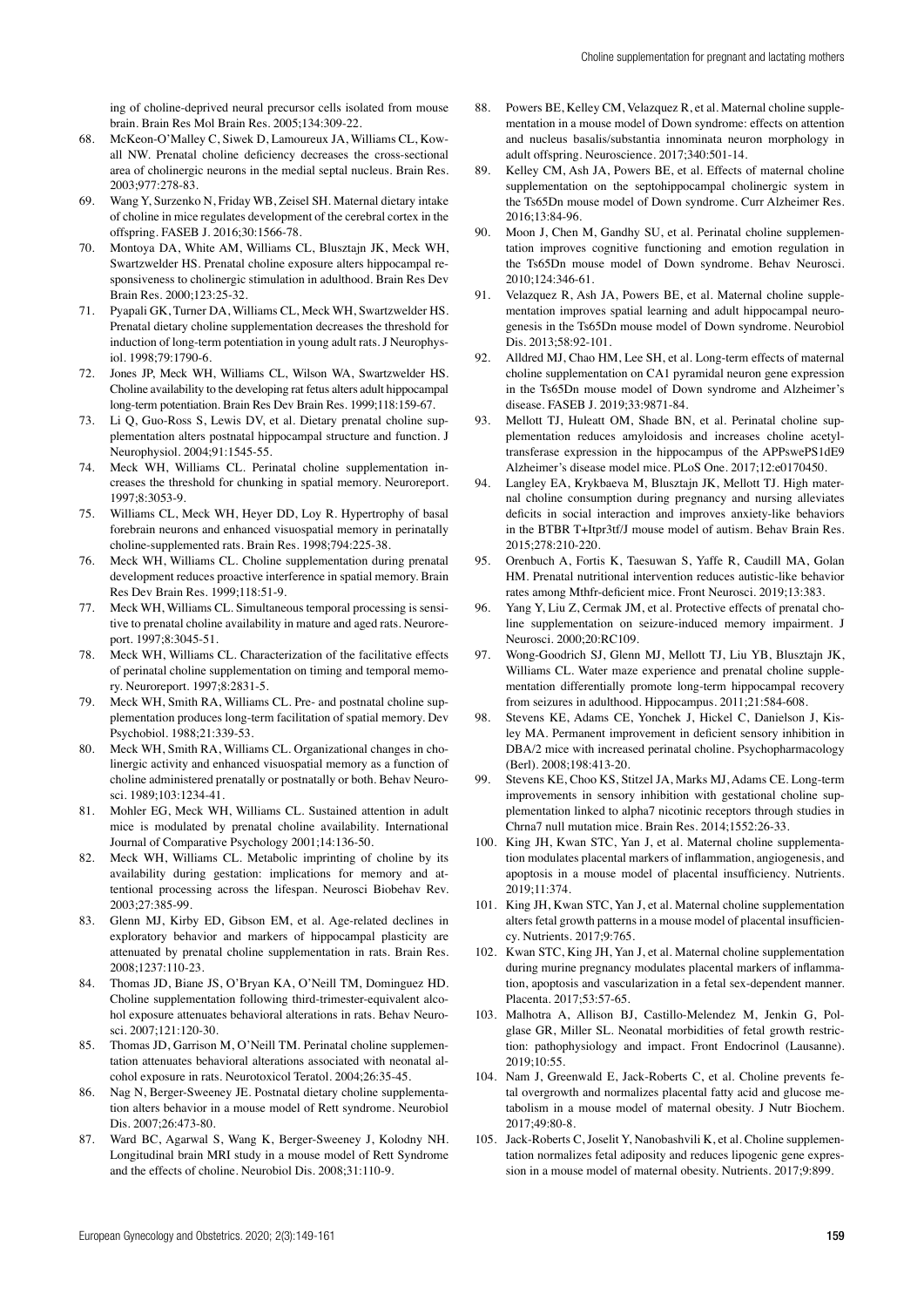- 106. Joselit Y, Nanobashvili K, Jack-Roberts C, et al. Maternal betaine supplementation affects fetal growth and lipid metabolism of highfat fed mice in a temporal-specific manner. Nutr Diabetes. 2018;8:41.
- 107. Nanobashvili K, Jack-Roberts C, Bretter R, et al. Maternal choline and betaine supplementation modifies the placental response to hyperglycemia in mice and human trophoblasts. Nutrients.  $2018:10:1507$ .
- 108. Naderi N, House JD. Recent developments in folate nutrition. Adv Food Nutr Res. 2018;83:195-13.
- 109. Shaw GM, Carmichael SL, Yang W, Selvin S, Schaffer DM. Periconceptional dietary intake of choline and betaine and neural tube defects in offspring. Am J Epidemiol. 2004;160:102-9.
- 110. Shaw GM, Finnell RH, Blom HJ, et al. Choline and risk of neural tube defects in a folate-fortified population. Epidemiology. 2009;20:714-9.
- 111. Lavery AM, Brender JD, Zhao H, et al. Dietary intake of choline and neural tube defects in Mexican Americans. Birth Defects Res A Clin Mol Teratol. 2014;100:463-71.
- 112. Petersen JM, Parker SE, Crider KS, Tinker SC, Mitchell AA, Werler MM. One-carbon cofactor intake and risk of neural tube defects among women who meet folic acid recommendations: a multicenter case-control study. Am J Epidemiol. 2019;188:1136-43.
- 113. Carmichael SL, Yang W, Shaw GM. Periconceptional nutrient intakes and risks of neural tube defects in California. Birth Defects Res A Clin Mol Teratol. 2010;88:670-8.
- 114. Mills JL, Fan R, Brody LC, et al. Maternal choline concentrations during pregnancy and choline-related genetic variants as risk factors for neural tube defects. Am J Clin Nutr. 2014;100:1069-74.
- 115. Crider KS, Bailey LB, Berry RJ. Folic acid food fortification-its history, effect, concerns, and future directions. Nutrients. 2011;3:370-84.
- 116. Dunn LM, Dunn DM. Peabody Picture Vocabulary Test, 4th edition. Pearson Education. 2007.
- 117. Bayley N. Bayley Scales of Infant and Toddler Development, 3rd edition. Pearson Education. 2005.
- 118. Adams W, Sheslow D. Wide Range Assessment of Visual Motor Abilities (WRAVMA). Pearson Education. 2005.
- 119. Peterson ER, Waldie KE, Mohal J, et al. Infant Behavior Questionnaire-Revised Very Short Form: a new factor structure's associations with parenting perceptions and child language outcomes. J Pers Assess. 2017;99:561-73.
- 120. Ross AS, Hunter SK, Groth MA, Ross RG. P50 sensory gating in infants. J Vis Exp. 2013:50065.
- 121. Tsutsui KI, Oyama K, Nakamura S, Iijima T. Comparative overview ofvisuospatial working memory in monkeys and rats. Front Syst Neurosci. 2016;10:99.
- 122. Klein PJ, Meltzoff AN. Long-term memory, forgetting, and deferred imitation in 12-month-old infants. Dev Sci. 1999;2:102-13.
- 123. Lukowski AF, Milojevich HM. Examining recall memory in infancy and early childhood using the elicited imitation paradigm. J Vis Exp. 2016:53347.
- 124. Mayor J, Mani N. A short version of the MacArthur-Bates Communicative Development Inventories with high validity. Behav Res Methods. 2019;51:2248-55.
- 125. Mulle EM. Mullen Scales of Early Learning. Pearson Education. 1995.
- 126. Pontoppidan M, Niss NK, Pejtersen JH, Julian MM, Vaever MS. Parent report measures of infant and toddler social-emotional development: a systematic review. Fam Pract. 2017;34:127-37.
- 127. Bradley MM. Natural selective attention: orienting and emotion. Psychophysiology. 2009;46:1-11.
- 128. Takehara-Nishiuchi K. The anatomy and physiology of eyeblink classical conditioning. Curr Top Behav Neurosci. 2018;37:297-323.
- 129. Benasich AA, Bejar II. The Fagan test of infant intelligence: a critical review. J Appl Dev Psychol. 1992;13:153-71.
- 130. Kaufman AS, Kaufman NL. Kaufman Brief Intelligence Test, 2nd edition. Pearson Education. 2004
- 131. Boeke CE, Gillman MW, Hughes MD, Rifas-Shiman SL, Villamor E, Oken E. Choline intake during pregnancy and child cognition at age 7 years. Am J Epidemiol. 2013;177:1338-47.
- 132. Wu BT, Dyer RA, King DJ, Richardson KJ, Innis SM. Early second trimester maternal plasma choline and betaine are related to measures of early cognitive development in term infants. PLoS One. 2012;7:e43448.
- 133. Freedman R, Hunter SK, Law AJ, et al. Higher gestational choline levels in maternal infection are protective for infant brain development. J Pediatr. 2019;208:198-206.e2.
- 134. Hoffman MC, Hunter SK, D'Alessandro A, Noonan K, Wyrwa A, Freedman R. Interaction of maternal choline levels and prenatal Marijuana's effects on the offspring. Psychol Med. 2019:1-11.
- 135. Caudill MA, Strupp BJ, Muscalu L, Nevins JEH, Canfield RL. Maternal choline supplementation during the third trimester of pregnancy improves infant information processing speed: a randomized, double-blind, controlled feeding study. FASEB J. 2018;32:2172-80.
- 136. Bahnfleth C, Canfield R, Nevins J, Caudill M, Strupp B. Prenatal choline supplementation improves child color-location memory task performance at 7 Y of age (FS05-01-19). Curr Dev Nutr. 2019;3(Suppl 1). nzz048.FS05–01–19.
- 137. Ross RG, Hunter SK, McCarthy L, et al. Perinatal choline effects on neonatal pathophysiology related to later schizophrenia risk. Am J Psychiatry. 2013;170:290-8.
- 138. Ross RG, Hunter SK, Hoffman MC, et al. Perinatal phosphatidylcholine supplementation and early childhood behavior problems: evidence for CHRNA7 moderation. Am J Psychiatry. 2016;173:509-16.
- 139. Coles CD, Kable JA, Keen CL, et al. Dose and timing of prenatal alcohol exposure and maternal nutritional supplements: developmental effects on 6-month-old infants. Matern Child Health J. 2015;19:2605-14.
- 140. Kable JA, Coles CD, Keen CL, et al. The impact of micronutrient supplementation in alcohol-exposed pregnancies on information processing skills in Ukrainian infants. Alcohol. 2015;49:647-56.
- 141. Villamor E, Rifas-Shiman SL, Gillman MW, Oken E. Maternal intake of methyl-donor nutrients and child cognition at 3 years of age. Paediatr Perinat Epidemiol. 2012;26:328-35.
- 142. Jacobson SW, Carter RC, Molteno CD, et al. Efficacy of maternal choline supplementation during pregnancy in mitigating adverse effects of prenatal alcohol exposure on growth and cognitive function: a Randomized, double-blind, placebo-controlled clinical trial. Alcohol Clin Exp Res. 2018;42:1327-41.
- 143. Cheatham CL, Goldman BD, Fischer LM, da Costa KA, Reznick JS, Zeisel SH. Phosphatidylcholine supplementation in pregnant women consuming moderate-choline diets does not enhance infant cognitive function: a randomized, double-blind, placebo-controlled trial. Am J Clin Nutr. 2012;96:1465-72.
- 144. Lynch ML, Huang LS, Cox C, et al. Varying coefficient function models to explore interactions between maternal nutritional status and prenatal methylmercury toxicity in the Seychelles Child Development Nutrition Study. Environ Res. 2011;111:75-80.
- 145. Wiedeman AM, Chau CMY, Grunau RE, et al. Plasma betaine is positively associated with developmental outcomes in healthy toddlers at age 2 years who are not meeting the recommended adequate intake for dietary choline. J Nutr. 2018;148:1309-14.
- 146. Strain JJ, McSorley EM, van Wijngaarden E, et al. Choline status and neurodevelopmental outcomes at 5 years of age in the Seychelles Child Development Nutrition Study. Br J Nutr. 2013;110:330-6.
- 147. Mandal C, Halder D, Jung KH, Chai YG. Gestational alcohol exposure altered DNA methylation status in the developing fetus. Int J Mol Sci. 2017;18:1386.
- 148. Lussier AA, Weinberg J, Kobor MS. Epigenetics studies of fetal alcohol spectrum disorder: where are we now? Epigenomics. 2017;9:291-311.
- 149. Carmichael SL, Yang W, Correa A, Olney RS, Shaw GM, National Birth Defects Prevention Study. Hypospadias and intake of nutrients related to one-carbon metabolism. J Urol. 2009;181:315-21; discussion 321.
- 150. Yang W, Shaw GM, Carmichael SL, et al; National Birth Defects Prevention Study. Nutrient intakes in women and congenital diaphragmatic hernia in their offspring. Birth Defects Res A Clin Mol Teratol. 2008;82:131-8.